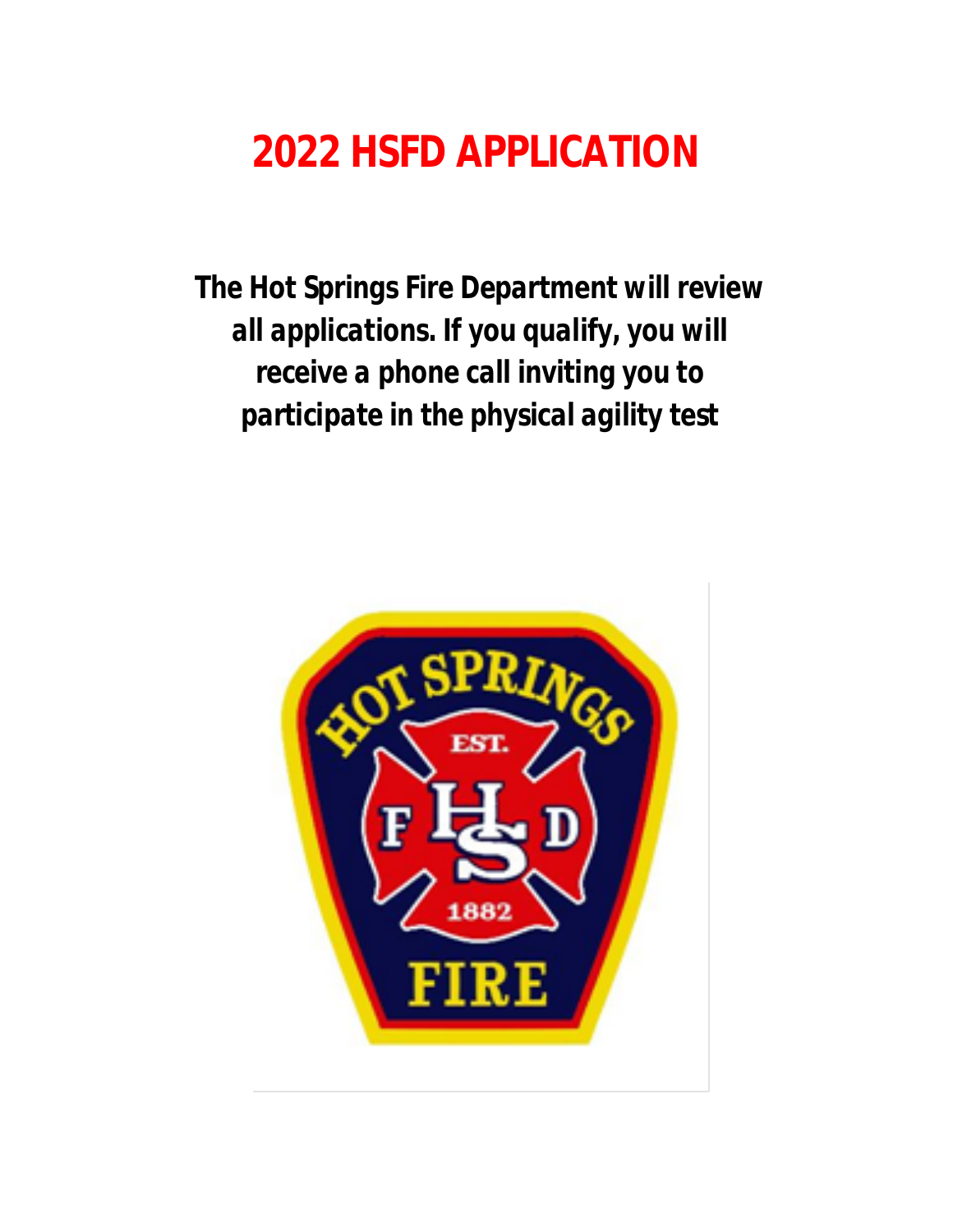## **IMPORTANT INFORMATION FOR FIREFIGHTER APPLICANTS**

To be eligible for the 2022 firefighter's entrance examination on April 2, 2022 you must:

Be a citizen of the United States

- Be not less than 20 years of age or arrived at the age of 35 years
	- o Arkansas State Code provides that no person who has arrived at the age of 35 shall be eligible for appointment to the Fire Department except where the applicant is already a paid firefighter. The maximum age of 35 shall not apply to:
		- Any person who has at least 2 years of previous experience as a **PAID** firefighter with another fire department and whose years of experience as a **PAID** firefighter when subtracted from the person's age leaves a remainder of not more than 32 years.
		- A current or former service member of the regular or reserve component of the uniformed services of the United States as defined under 10 U.S.C. § 101 who is within three (3) years of separation or retirement from the regular or reserve component of the uniformed services of the United States.
- Have graduated from an accredited high school or passed the GED indicating high school graduation level
- Possess a valid driver's license and a clean driving record
- Have never been convicted of a felony

## **The Examination Schedule is as follows:**

**PHYSICAL AGILITY TEST: DATE:** SATURDAY, APRIL 2, 2022

**TIME:** 8:00 AM **(LATE ARRIVALS WILL NOT BE ACCEPTED)**

**LOCATION:** LAKESIDE SCHOOL TRACK & FIELD ~ 2837 MALVERN AVENUE)

## **YOU MUST PROVIDE A PHOTO ID (DRIVER'S LICENSE) TO BE ADMITTED TO PHYSICAL AGILITY TEST**

Applicants who pass the Physical Agility Examination will then be administered the WRITTEN Examination that same afternoon.

**WRITTEN EXAMINATION: DATE:** SATURDAY, APRIL 2, 2022

**TIME:** 1:00 PM **(LATE ARRIVALS WILL NOT BE ACCEPTED)**

**LOCATION:** HOT SPRINGS FIRE DEPARTMENT ~ 310 BROADWAY)

**YOU MUST PROVIDE A PHOTO ID (DRIVER'S LICENSE) TO BE ADMITTED TO WRITTEN EXAM**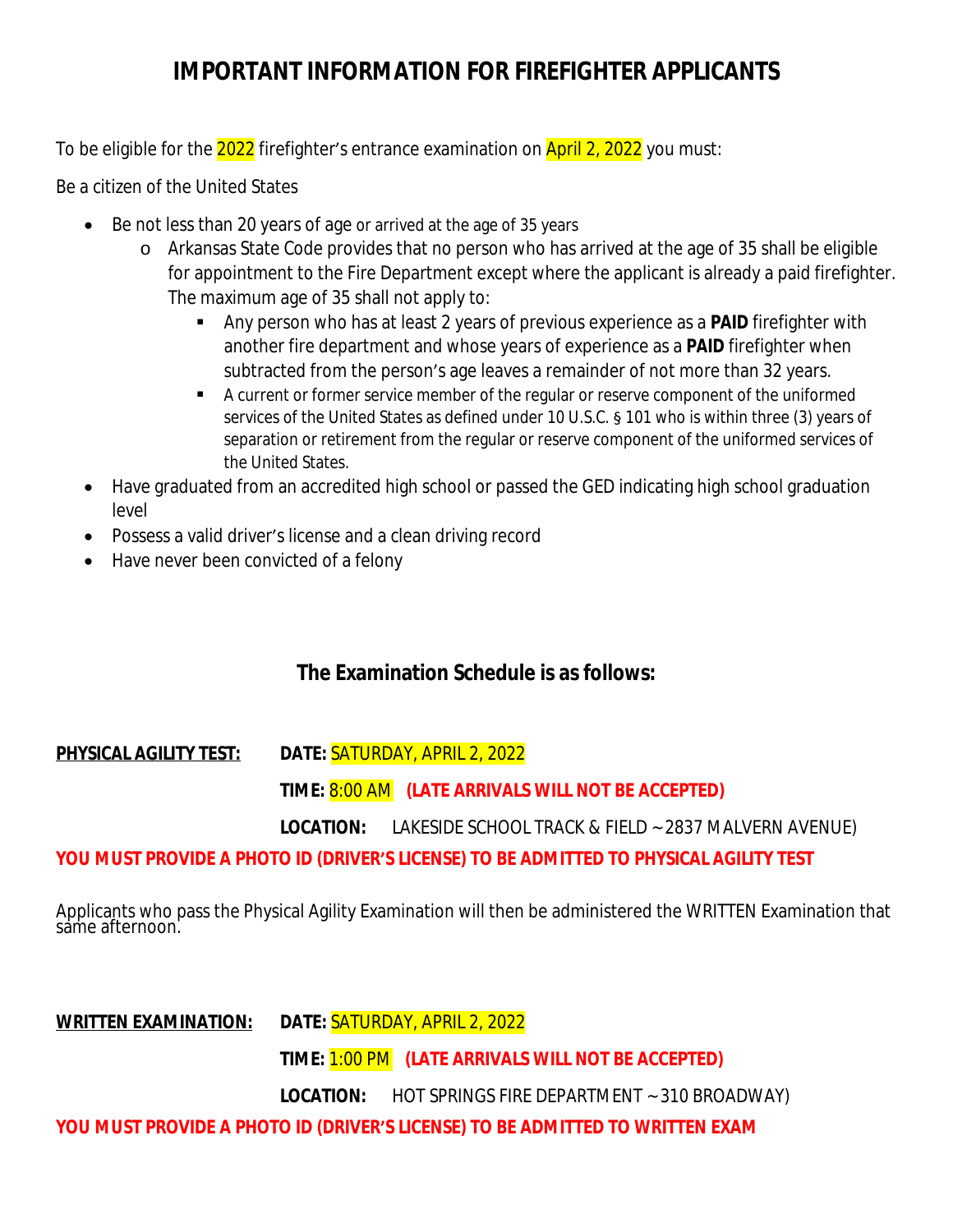Study Guides are available for a fee at [WWW.PUBLICSAFETYCOMPASS.COM/STUDY](http://WWW.PUBLICSAFETYCOMPASS.COM/STUDY) and choose the "Entry-Level Firefighter Candidate Study Guide 2nd Edition"

*Completed applications must be received in the Human Resources Office at City Hall no later than 4:00 PM on Friday March 25, 2022.*

#### **PROOF OF CITIZENSHIP, AGE AND HIGH SCHOOL GRADUATION (OR GED) MUST BE SUBMITTED WITH YOUR APPLICATION.**

Applications will NOT be accepted after **March 25, 2022** and you will not be able to take the examination if your application is not on file.

If you are returning your application and documents by mail or email, send to: **City of Hot Springs Human Resources Department Attn: Alisha Gruszka 133 Convention Blvd Hot Springs, Arkansas 71901** Email to: **AGruszka@city hs.net**

If you have any questions or need assistance in completing the application, do not hesitate to ask us. Please notify us if you are disabled and require special accommodations for any portion of the application **process, including tests or interviews**.

**It is important that you be on time for the examination. Late arrivals will not be allowed to enter once the exam has started.**

> Human Resources Department Contact Information: Alisha Gruszka, HR Clerk Telephone: (501) 321-6841 Fax Number: (501) 321-6769 E-mail: [Agruszka@cityhs.net](mailto:Agruszka@cityhs.net) Application Forms Available in the Human Resources Office or at [www.cityhs.net/jobs](http://www.cityhs.net/jobs)

## **General Information**

The City of Hot Springs Fire Department is divided into three shifts. Each shift works twenty-four (24) hours beginning at 7:00 AM and is then off for the next forty-eight (48) hours. Each new hire will complete a minimum forty-hour week (8:00 AM to 5:00 PM, Monday through Friday) in training prior to being placed on a 24-hour shift.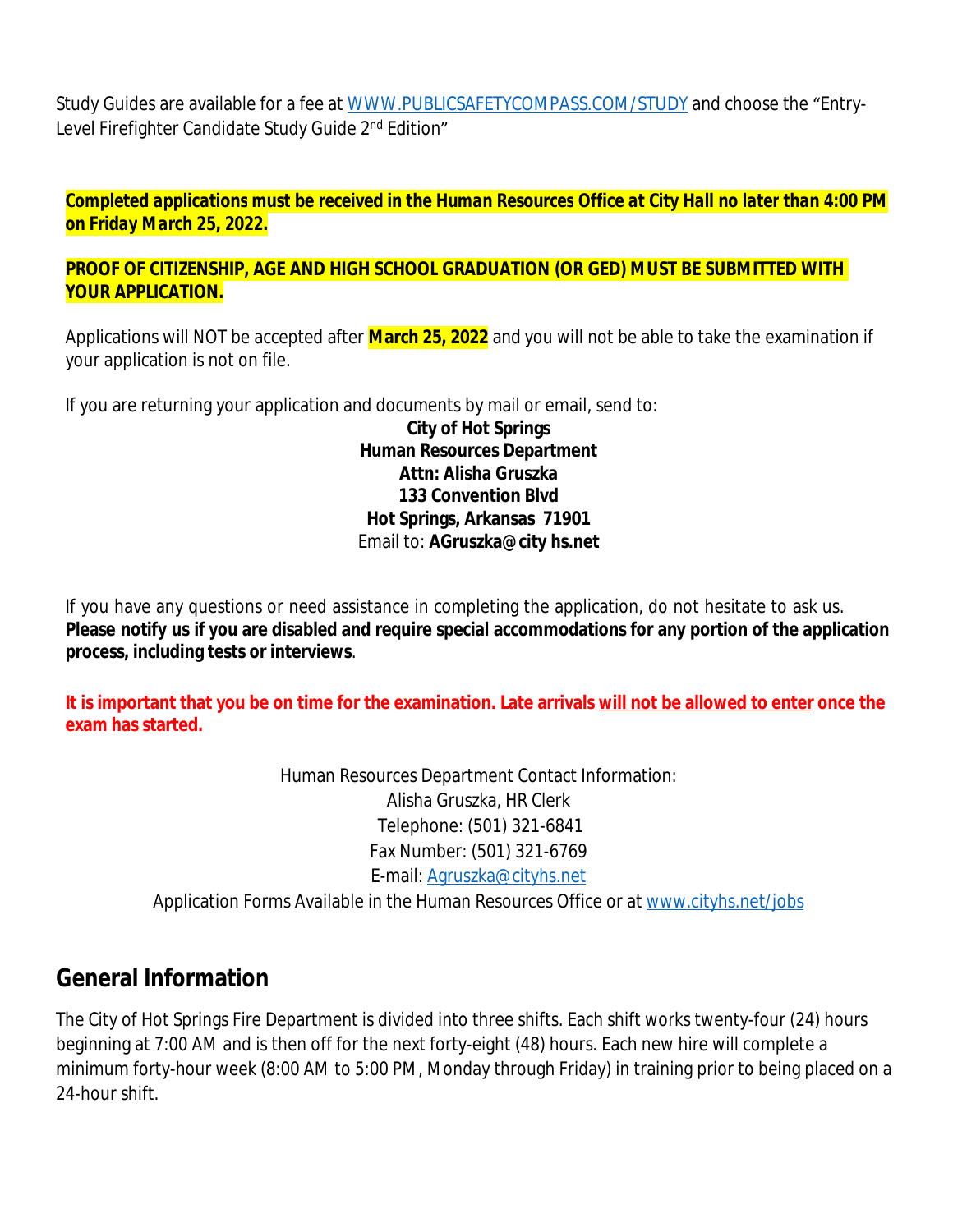## **Applicant Requirements**

To be eligible for the 2022 firefighter's entrance examination on April 2, 2022 you must:

- Be a citizen of the United States
- Be not less than 20 years of age or arrived at the age of 35 years
	- o Arkansas State Code provides that no person who has arrived at the age of 35 shall be eligible for appointment to the Fire Department except where the applicant is already a paid firefighter. The maximum age of 35 shall not apply to:
		- Any person who has at least 2 years of previous experience as a **PAID** firefighter with another fire department and whose years of experience as a **PAID** firefighter when subtracted from the person's age leaves a remainder of not more than 32 years.
		- A current or former service member of the regular or reserve component of the uniformed services of the United States as defined under 10 U.S.C. § 101 who is within three (3) years of separation or retirement from the regular or reserve component of the uniformed services of the United States.
- Have graduated from an accredited high school or passed the GED indicating high school graduation level
- Possess a valid driver's license and a clean driving record
- Have never been convicted of a felony

## **Examination & Hiring Process**

The first phase of the examination process for the Hot Springs Fire Department is the physical agility test, next is the written test, and last is the Civil Service Commission interview.

## **Physical Agility Test**

**This is a PASS/FAIL test**. Applicants who do not successfully complete ALL components of the agility test will be immediately disqualified from the current hiring process.

- 1. Climb an aerial truck ladder. The ladder will be extended 60' and 60 degrees. The applicant must ascend and descend within 3:30 (3 minutes and 30 seconds).
- 2. Complete 1.5 mile run within 13 minutes. Upon completion of the 1.5 mile run within the allotted time, recruit will have a 5-minute break. This break will start when all recruits have completed the run.
- 3. Bent knee sit ups recruit must complete 35 bent knee sit ups (military style) within 2 minutes or less. Starting position for the sit ups will be back on the ground, knees bent and feet on ground (recruit's feet will be held by a spotter (Fire Department personnel). Hands will remain behind the head with fingers laced, if fingers become unlocked at any time during a sit up that sit up will not be counted. Ending position for the sit ups will be when the base of your neck is above the base of your spine. From the starting position to the ending position counts as one (1) sit up. The spotter will confirm the sit ups and maintain the count. Any one sit up may be disqualified due to the following:
	- Failure to lift upper body to a vertical position
	- Failure to keep fingers laced behind your head
	- Raise your buttocks off the ground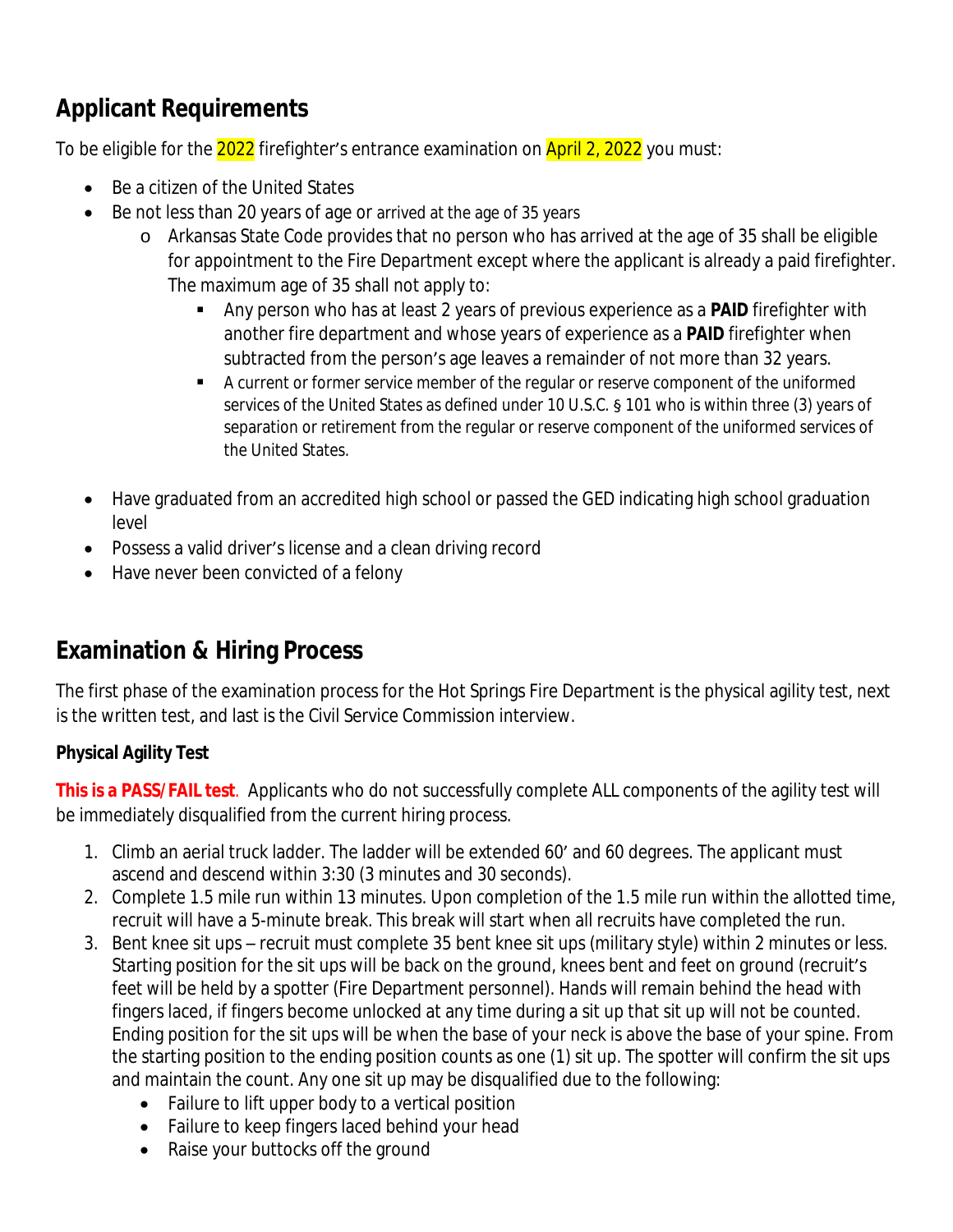Upon completion of the sit ups within the allotted time, recruit will have a 2-minute break. This break will start when all recruits have completed the sit up evolution. (Search YouTube: "How to do a Proper Army Sit Up" by RampageGamer for proper technique).

- 4. Push-ups recruit must complete 25 push-ups (military style). There is **NO** time limit for push-ups. During the push up evolution, both hands and both feet must remain in contact with the ground (4 points of contact). The UP position is arms extended with body maintaining a straight line from your head down through your heels. Your hips and torso should remain straight and your hips should never arch or drop from the straight line. The UP position is also the resting position (your knees can not touch when in the UP/Resting position. The DOWN position is when your body is lowered until the sternum touches a 4" spacer. Starting in the UP position, DOWN and UP is counted as one push up. A spotter will confirm push-ups and maintain the count. Any one push up may be disqualified due to the following:
	- Not making contact with spacer
	- Arching or dropping of the hips or torso during a push up

A recruit may be disqualified from the entire evolution due to the following:

- Not maintaining 4 points of contact
- Any part of the body touches the ground, other than hands and feet
- Resting in a position other than the UP/Resting position (see above)

Upon completion of the push-ups, recruit will have a 2-minute break. This break will start when all recruits have completed the push up evolution. *(Search YouTube: "How to do a proper push up" by Kalani Ng for proper technique*).

5. 125 pound carry – recruit must carry a weight bar with 125 pounds and walk 100 feet. There is **NO** time limit for this evolution.

Upon completion of the 125-pound carry, recruit will have a minimum 2-minute break.

- 6. Waist Bends (side-to-side) In a standing position, recruit will hold a 15-pound dumbbell. From this position, recruit will bend at the waist (not the knees) and touch the weight to the ground on the outside of the foot. This movement will be alternated to each side for a total of 7 times per side and be completed within 35 seconds or less. Upon completion of waist bends, recruit will have a minimum 2 minute break.
- 7. Beam walk recruit will carry a section of 3" hose rolled in a donut roll across a 2"x 4" beam for a distance of 20 feet without stepping off the beam. Recruit will be allowed one practice attempt. There is **NO** time limit for the beam walk.

### **Written Test**

The written examination must be successfully completed with a score of 70 or higher to qualify for a personal interview with the City of Hot Springs Civil Service Commission. Applicants not scoring a 70 or above will be immediately disqualified from the current hiring process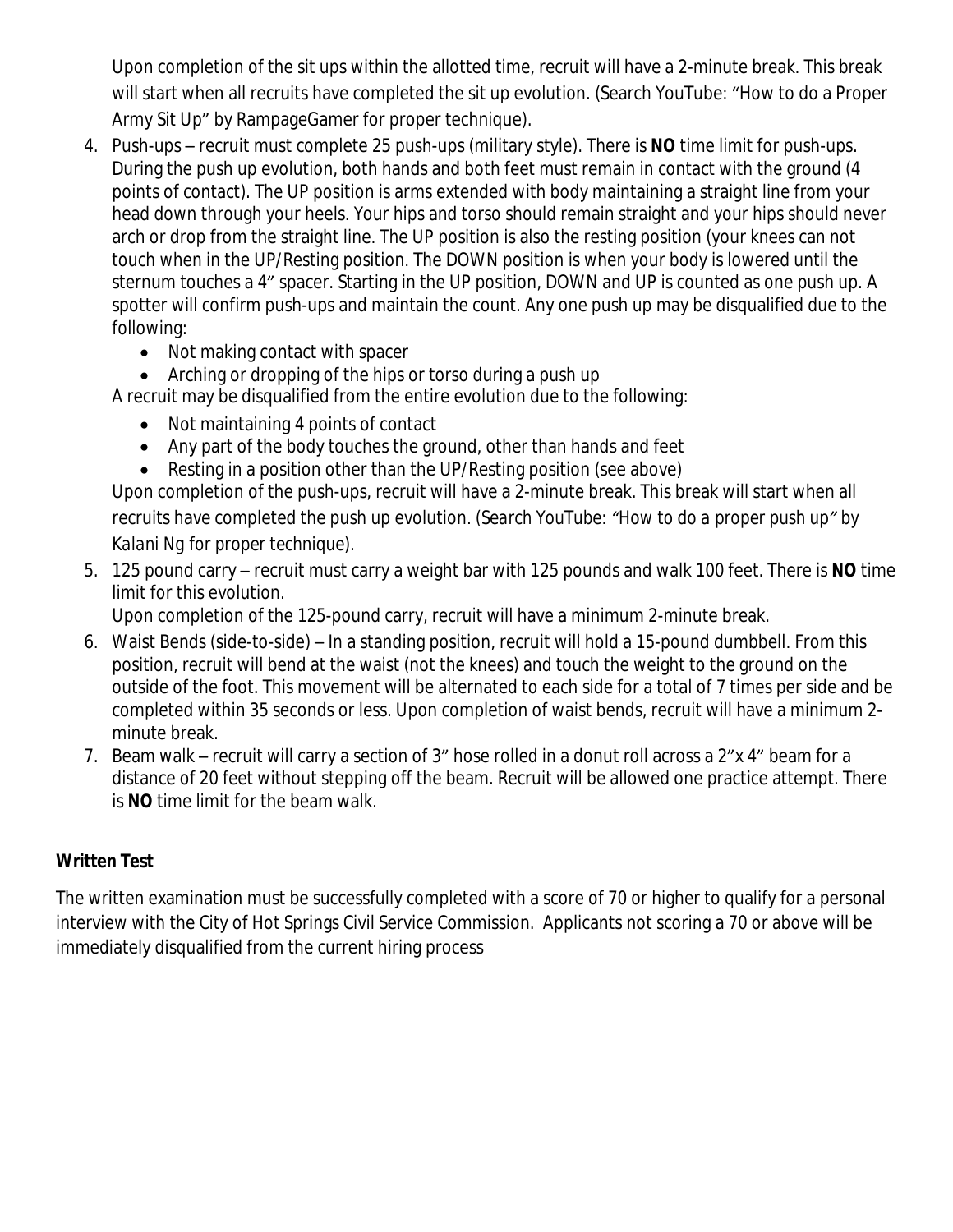### **Civil Service Commission Interview**

Each qualified applicant will be scheduled for an interview with the Civil Service Commission. After the interviews, the Civil Service Commissioners will rate each interviewed applicant based on their qualifications for becoming a firefighter. Those applicants who accumulate enough total points during this process will then be placed on an eligibility list in the order of ranking i.e., the applicant scoring the highest number of points will be #1, the applicant scoring the second highest number of points will be #2, etc. When a vacancy occurs, the Fire Chief has the option of selecting from the top three candidates on the eligibility list at that time. Once the Chief has made this selection, a thorough background investigation will be conducted on the selected individual. If the results are satisfactory, a conditional offer of employment will then be extended, subject to the successful completion of medical examinations, as well as a negative drug test.

If a candidate is disqualified at any time during the above procedure, his/her name will be removed from the eligibility list, and the Chief will then make another selection from the top three remaining candidates on the list.

## **Employment Status**

All newly hired firefighters serve a probationary period of one year, during which time they may be discharged by the Fire Chief with or without cause. If, during this probationary period, any firefighter fails to achieve Firefighter II certification through the Arkansas Fire Training Academy, his/her employment will be terminated. Upon satisfactory completion of the probationary period, a firefighter has achieved permanent status and is then governed by the City of Hot Springs Civil Service Commission.

All new hires are classified as Probationary Firefighter and must serve at least one year in that rank before they are eligible to apply for promotion to the next higher rank. Promotional eligibility lists are created each year through established procedures.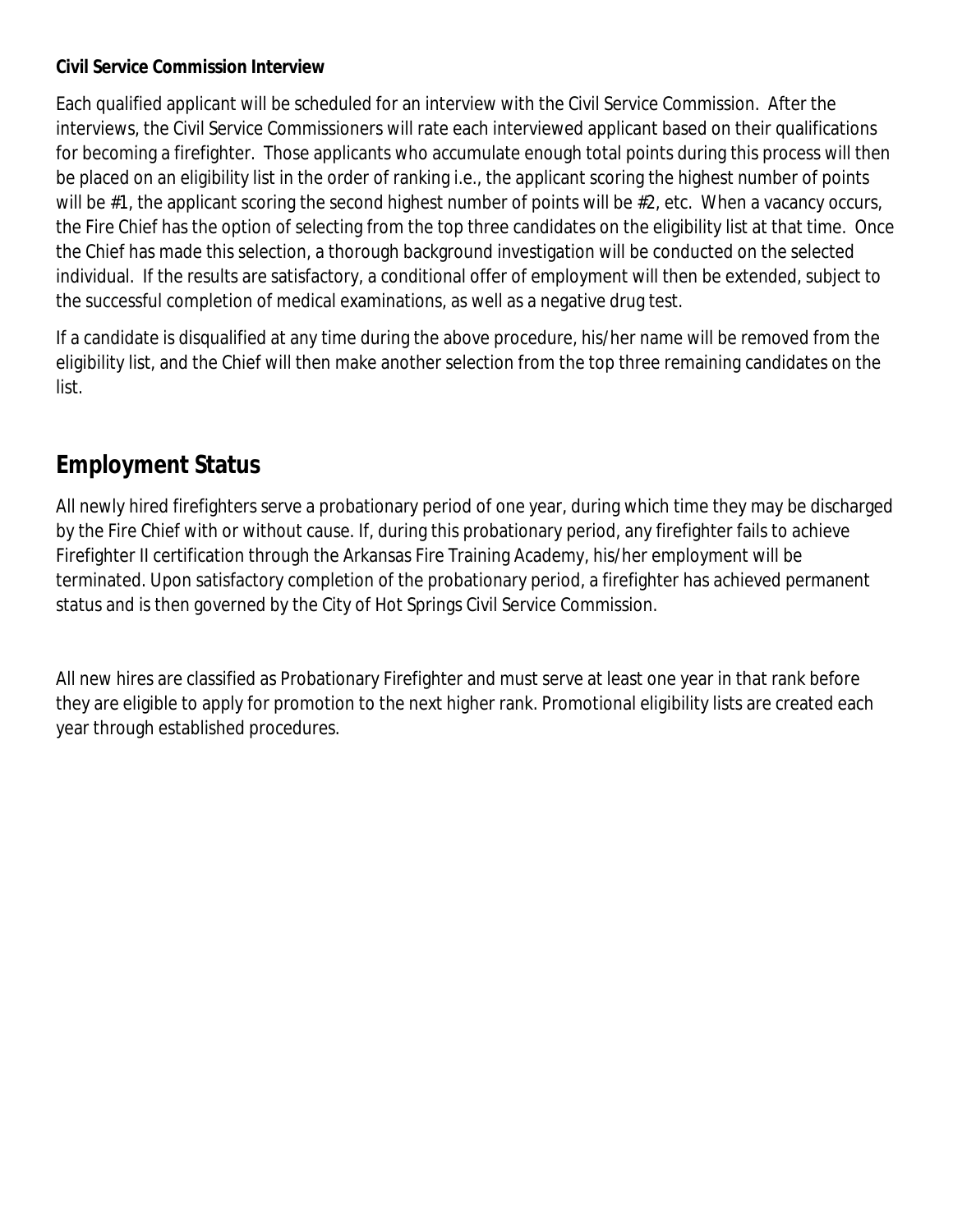## **Employee Benefits**

*Annual Vacation Leave* - 144 Hours (6 shifts) first year; to a maximum of 11 shifts

*Discretionary Leave* - 24 Hours (one shift) Per Year

*Sick Leave* - 18.4 Hours per bi-weekly period to a Maximum of 1440 Hours

*Retention Pay* - Payments will be made annually on the first paycheck in November to full-time permanent employees and will be based on the employee's years of service reached in the prior fiscal year, based on the date of hire.

Pays an additional \$500 on the employee's 5-year anniversaries of hire date.

*Pays full-time permanent City employees:*

| <b>Uninterrupted Service</b> | Annually (in November)<br>for Uninterrupted Service Years |  |  |
|------------------------------|-----------------------------------------------------------|--|--|
| 1-5 years                    | \$500                                                     |  |  |
| 6-14 years                   | \$1,000                                                   |  |  |
| 15-19 years                  | \$1,500                                                   |  |  |
| $20+$ years                  | \$2,000                                                   |  |  |

**Insurance** - Medical/Dental/Life/AD&D; employee contributes \$10 per pay period (\$20 month) towards Medical; dependent coverage available and paid for by the employee

**Pension** - Employee contribution of 8.5% of gross wages; City also contributes

**Uniform Allowance** - \$1,000 at time of hire; \$1,000 per year after first six months; paid Bi-weekly

*Educational Incentive* - After completion of the probationary period, firefighter is eligible to receive an additional \$135 per month for an Associate's Degree; \$200 per month for a Bachelor's Degree; and \$250 per month for a Master's Degree; paid bi-weekly

*Certificate Pay* - Firefighters receive \$100/month for EMT certification and \$50/month for Haz-Mat certification; paid bi-weekly

*Available Options* - Deferred Compensation; Credit Union; Supplemental Insurance

**Salary** - Current entry-level salary for firefighters is \$39,440 annually (including holiday pay)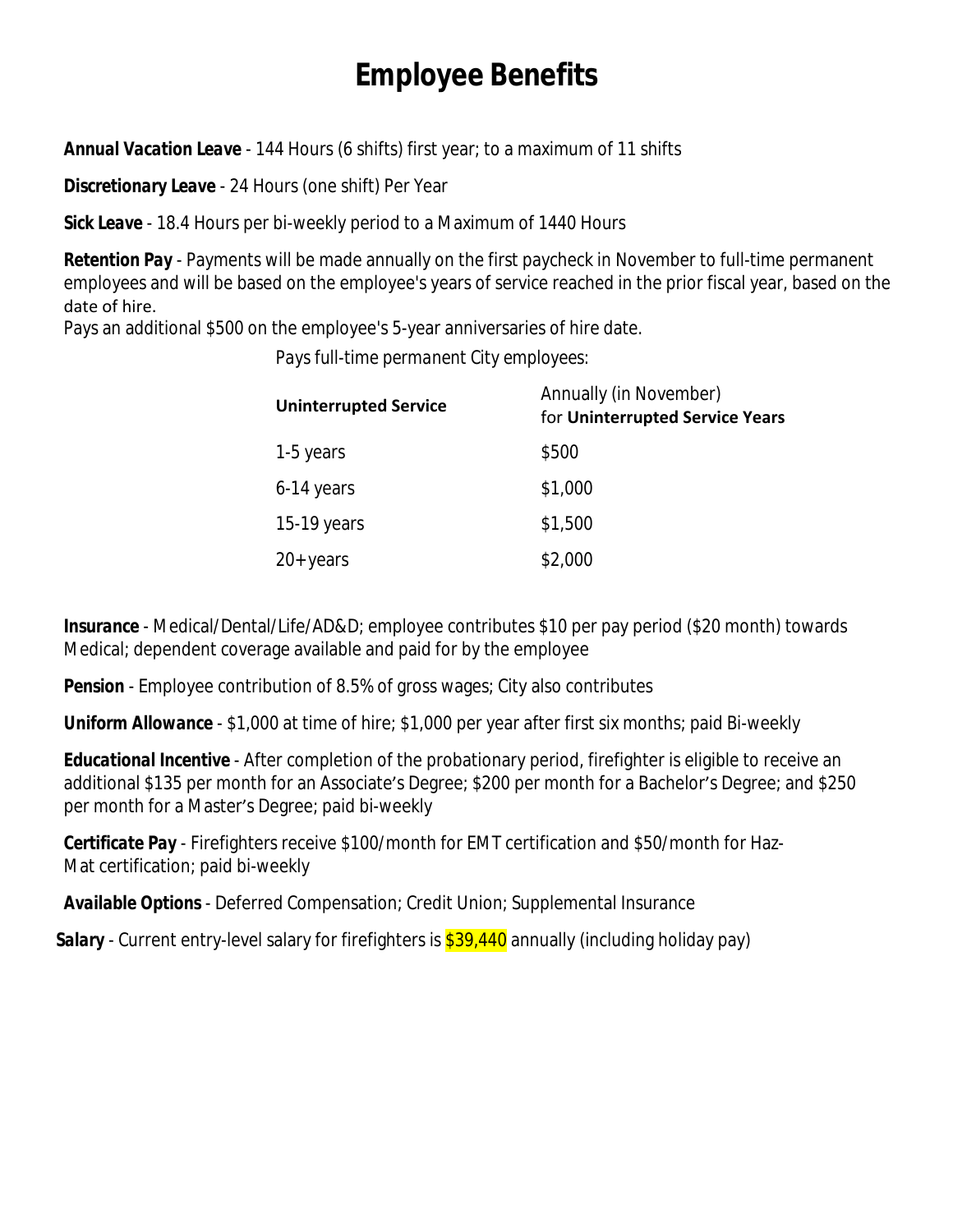## **Attention Applicants**

**THE FOLLOWING DOCUMENTS MUST BE RETURNED WITH YOUR ORIGINAL HOT SPRINGS FIRE DEPARTMENT EMPLOYMENT APPLICATION.**

## **1. PROOF OF HIGH SCHOOL GRADUATION OR EQUIVALENT**

### *Documents accepted:*

- a. High School Diploma
- b. G.E.D. Equivalency Certificate
- c. Official High School Transcript

### **2. PROOF OF CITIZENSHIP AND AGE**

### *Documents accepted:*

- a. Birth Certificate
- b. Local Voter's Registration
- c. DD-214
- d. Family Bible Record
- e. Religious Document
- f. Naturalization or Other Citizenship Record

### **3. DD-214**

(MILITARY DISCHARGE PAPERS) ONLY IF YOU HAVE BEEN ENLISTED WITH MILITARY SERVICE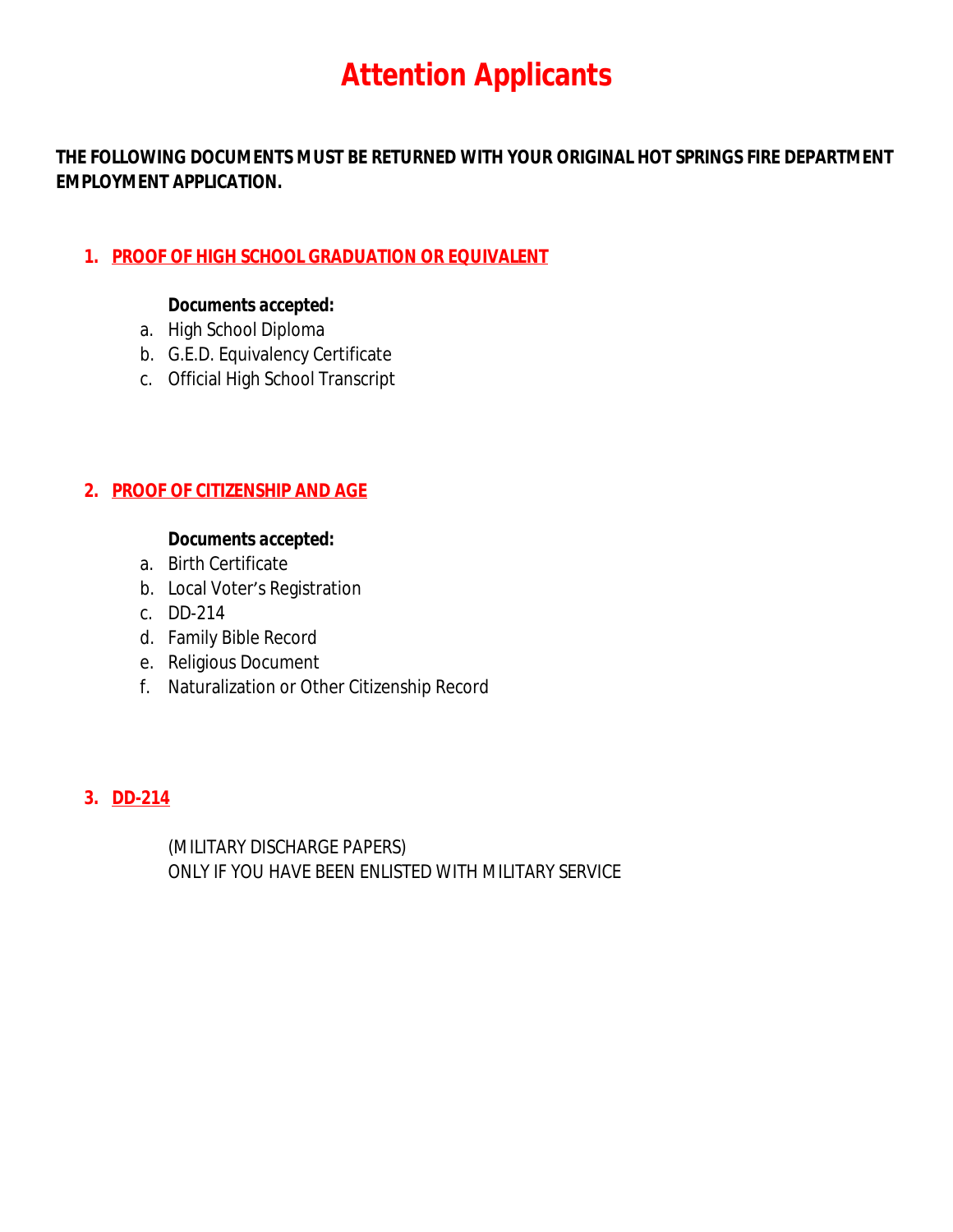### **Hot Springs Fire Department Policy Statement**

### **SUBJECT: Process for Establishing Candidate Eligibility List**

**PURPOSE: To establish procedures for use by the Civil Service Commission and the Hot Springs Fire Department for the establishment of eligibility**

### **PROCEDURE:**

- A. General Promotion Policy
- B. Eligibility Requirements
	- 1. Applicants must be 20 to 34 years of age at the time of testing. Applicants must not have reached their 35th Birthday at the time of their appointment.
	- 2. Applicants must be a United States Citizen able to furnish proof of citizenship
	- 3. Applicants must be high school graduates or possess a General Equivalency Diploma
	- 4. Applicants must be capable of reading, writing, speaking and understanding the English language
	- 5. Applicants must pass a background investigation free of disqualifying offenses
	- 6. Applicants must be able to perform the essential duties of a firefighter and meet all job description requirements
- C. Causes for Disqualification:
	- 1. Applicant does not hold United States citizenship. (Temporary disqualification until citizenship is obtained.)
	- 2. Applicant cannot demonstrate his/her ability to read, write, and fluently speak the English language. (Temporary disqualification until the next testing cycle)
	- 3. Applicant is unable to perform the essential functions of the position to which he/she seeks appointment. (Temporary disqualification until the next testing cycle)
	- 4. Applicant is unable to successfully complete the Hot Springs Fire Department Physical Agility Test within one (1) attempt during the time allotted. (Temporary disqualification until the next testing cycle)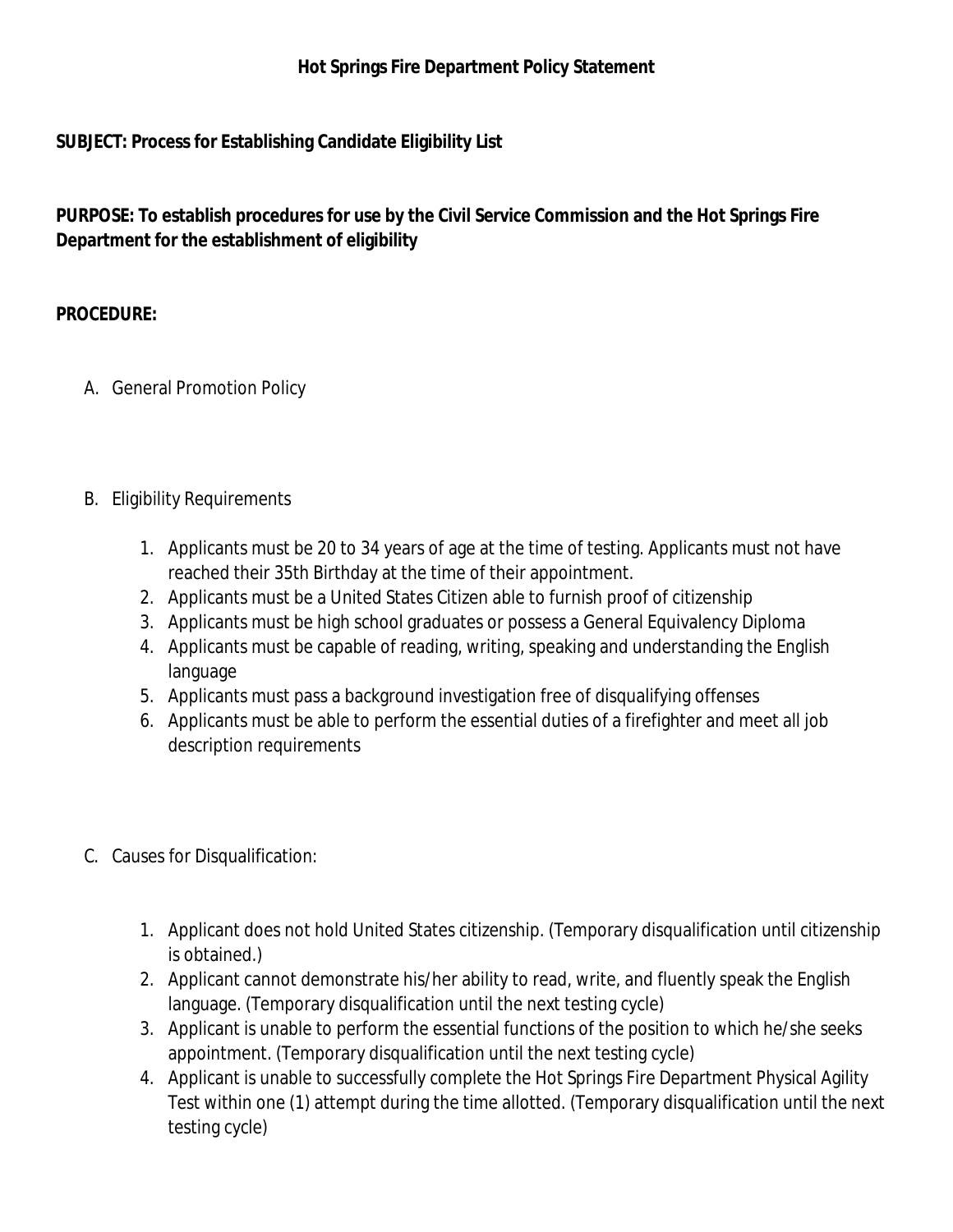- 5. Applicant has been convicted of a felony under State Law, Federal Law or the Uniform Code of Military Justice. (Permanent disqualification)
- 6. Applicant has admitted to conduct that constitutes a felony under State Law, Federal Law, or the Uniform Code of Uniform Military Justice. (Permanent disqualification)
- 7. Applicant is a registered "sex offender". (Permanent disqualification)
- 8. Applicant has been convicted of a Misdemeanor offense with in the last five years. (Temporary disqualification)
- 9. Applicant has admitted to committing a misdemeanor offense within the past five years. (Temporary disqualification)
- 10. Applicant has demonstrated or admitted to conduct inconsistent with the character required of a firefighter.
- 11. Applicant has pending criminal charges of any type, or is on "probation" for a criminal offense other than minor traffic violations.
- 12. Applicant has made a false statement in any material fact; withheld information, practiced or attempted to practice deception or fraud in his/her application, examination, background investigation, interview or medical examination. (Permanent disqualification).
- 13. Applicant has failed to complete or satisfactorily meet the employment process requirements of the Fire Department including, but not limited to, missed appointments, failure to return application package or other necessary paperwork, failure to promptly notify the Fire Department of changes in address or telephone numbers, or who otherwise fail to complete the application process. (Temporary disqualification until next testing period)
- 14. Applicant has failed to satisfactorily complete the written examination, civil service oral interview or any other component of the process of candidacy
- 15. Applicant failed to communicate effectively and appropriately in written and oral forms of communication
- 16. Applicants did not demonstrate an understanding of the roles and responsibilities of a Hot Springs firefighter
- 17. Applicant did not exhibit the level of maturity or qualities expected of a Hot Springs firefighter. The determination of an applicant's level of personal maturity or qualities rests solely with the civil service commission and the chief of the Hot Springs Fire Department
- 18. Applicant failure to accurately and precisely respond to the questions of the civil service commission, fire chief and or any other persons designated to make inquiry on behalf of the city
- 19. Applicant has used illegal drugs or misused prescription medication:
	- Admission of illegal use of marijuana five or less times (experimentation) within the last two (2) years. (Temporary disqualification until two (2) years has passed from last use.)
	- Admission of illegal use of marijuana more than five times within the last five (5) years. (Temporary disqualification until five (5) years has passed from last use.)
	- Admission of abuse or misuse of legally obtained prescription medication(s), or illegal use of the prescription medication(s) of another person. Conduct involving the use abuse and/or misuse of prescription medication(s) will be considered on a case by case basis with consideration given to circumstances and elapsed time since last drug use. (Permanent or temporary disqualification based on circumstances.)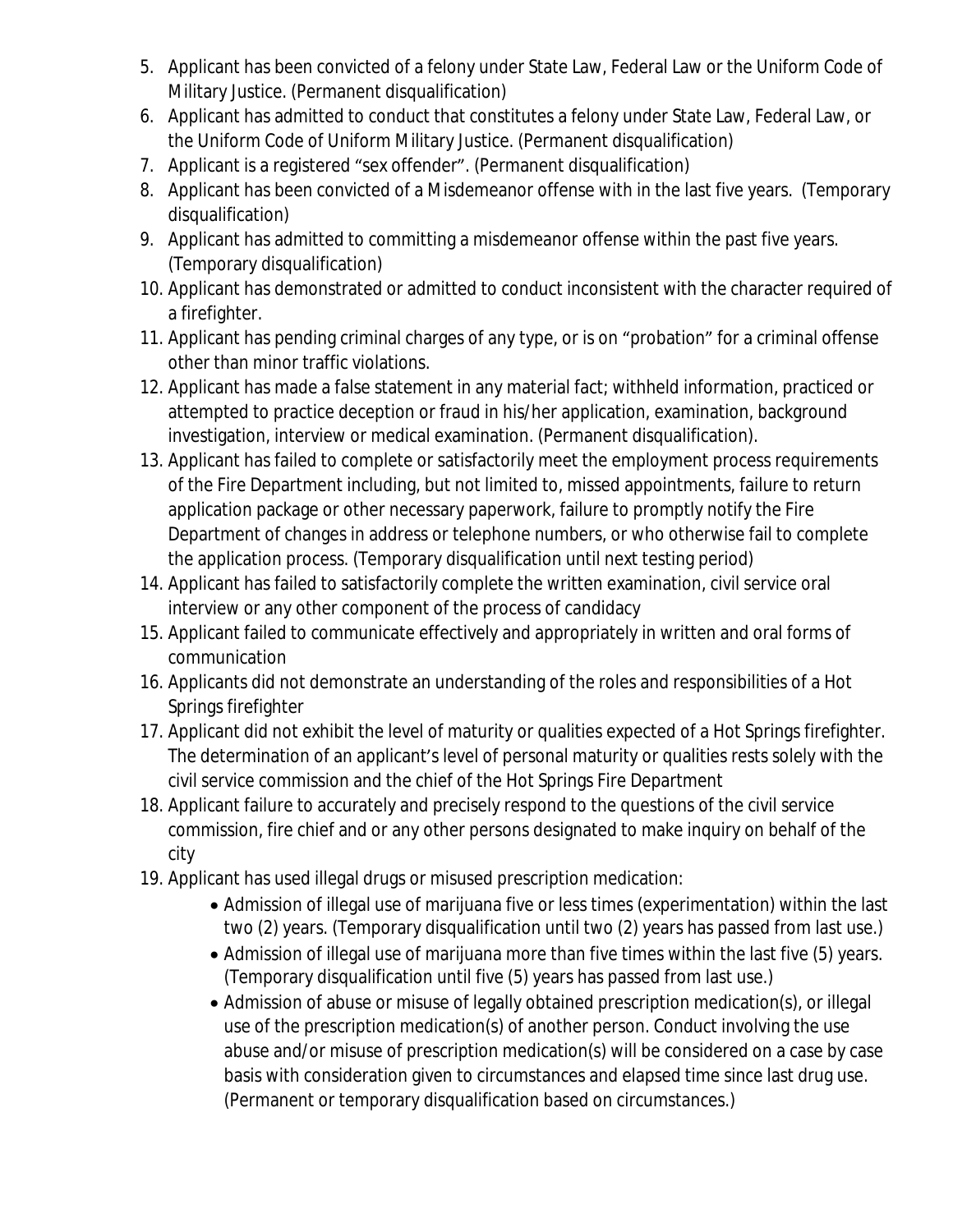- Admission of illegal use of felony grade substances as defined under the Arkansas Criminal Code. (Temporary disqualification until ten (10) years has passed since last use.)
- Admission of illegal use of anabolic steroids. (Temporary disqualification until ten (10) years has passed since last use.)
- Admission of the illegal use of one or more of the following common name drugs and/or their chemical analogs:
	- 1. Crystal Methamphetamine or Methamphetamine
	- 2. Heroin
	- 3. OxyContin
	- 4. Crack Cocaine
	- 5. PCP
- 20. Driving Record: Applicant has a poor driving record incompatible with the safe operation of emergency vehicles or which present potential liabilities to the City of Hot Springs
	- Three or more events (moving violations or preventable accidents) in the preceding thirty-six (36) months. (Temporary disqualification until standard met.)
	- Reckless driving or similar conviction within preceding sixty (60) months. (Temporary disqualification until standard met.)
	- Driving while intoxicated or under the influence of drugs within the preceding sixty (60) months. (Temporary disqualification until standard met.)
- 21. Prior Employment: Has a history of unstable work including, but not limited to, short terms of employment over the candidate's employment history; employment in an illegal occupation; termination of employment without proper notice; and/or dismissal from any public safety position. Has been disciplined, dismissed, or resigned in lieu of dismissal from any employment for inefficiency, delinquency, misconduct or policy violations. Applicants will be considered on a case by case basis with due consideration of the situation(s). (Permanent or temporary rejection based on circumstances.)
- 22. Judgment Issues: Exercised poor judgment skills within the preceding five years. The applicant has demonstrated either immaturity or poor judgment in the applicant's decision making process. Examples of such conduct would include, but is not limited to: attendance at parties or social functions at which controlled substances or dangerous drugs are consumed, and such activity is known or should have been known by the applicant; silent acceptance of known illegal conduct by others in his presence; workplace behavior/decisions that adversely affect the business or associates, with little or no objectivity justifiable need for such behavior; arrests for misdemeanor offenses other than minor traffic violations. (Temporary disqualification based on circumstances or until the applicant can demonstrate that the applicant's judgment skills have developed.)
- 23. Medical: Has failed to receive the required recommendation for employment by the Commission's medical doctor. (Temporary or permanent rejection based on nature of the rejection.)
- 24. Required Minimal Education: Has failed to meet and/or provide documentation of the minimal educational requirements in accordance with Commission rules. (Temporary disqualification until next examination)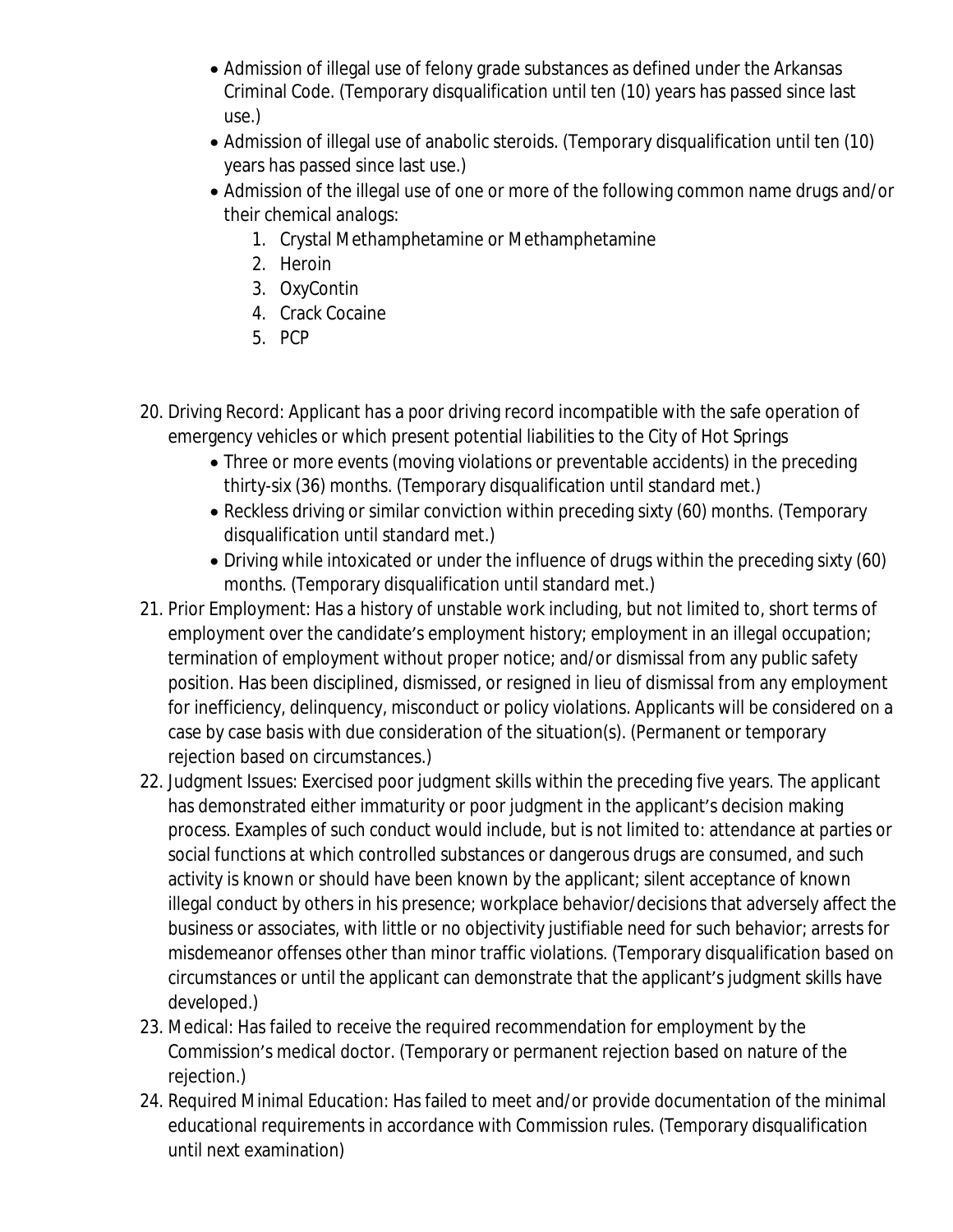

### **EMPLOYMENT APPLICATION**

## **FOR THE POSITION OF PROBATIONARY FIREFIGHTER**

**CITY OF HOT SPRINGS, ARKANSAS**

(Please print clearly)

## **PERSONAL INFORMATION**

| (First Middle Last)                                                                    |  |
|----------------------------------------------------------------------------------------|--|
|                                                                                        |  |
|                                                                                        |  |
|                                                                                        |  |
| (City, State, Zip Code)                                                                |  |
|                                                                                        |  |
|                                                                                        |  |
|                                                                                        |  |
|                                                                                        |  |
|                                                                                        |  |
| Are you physically capable of performing the duties of a firefighter?_________________ |  |
| Are you willing to undergo physical agility and medical exams?___________________      |  |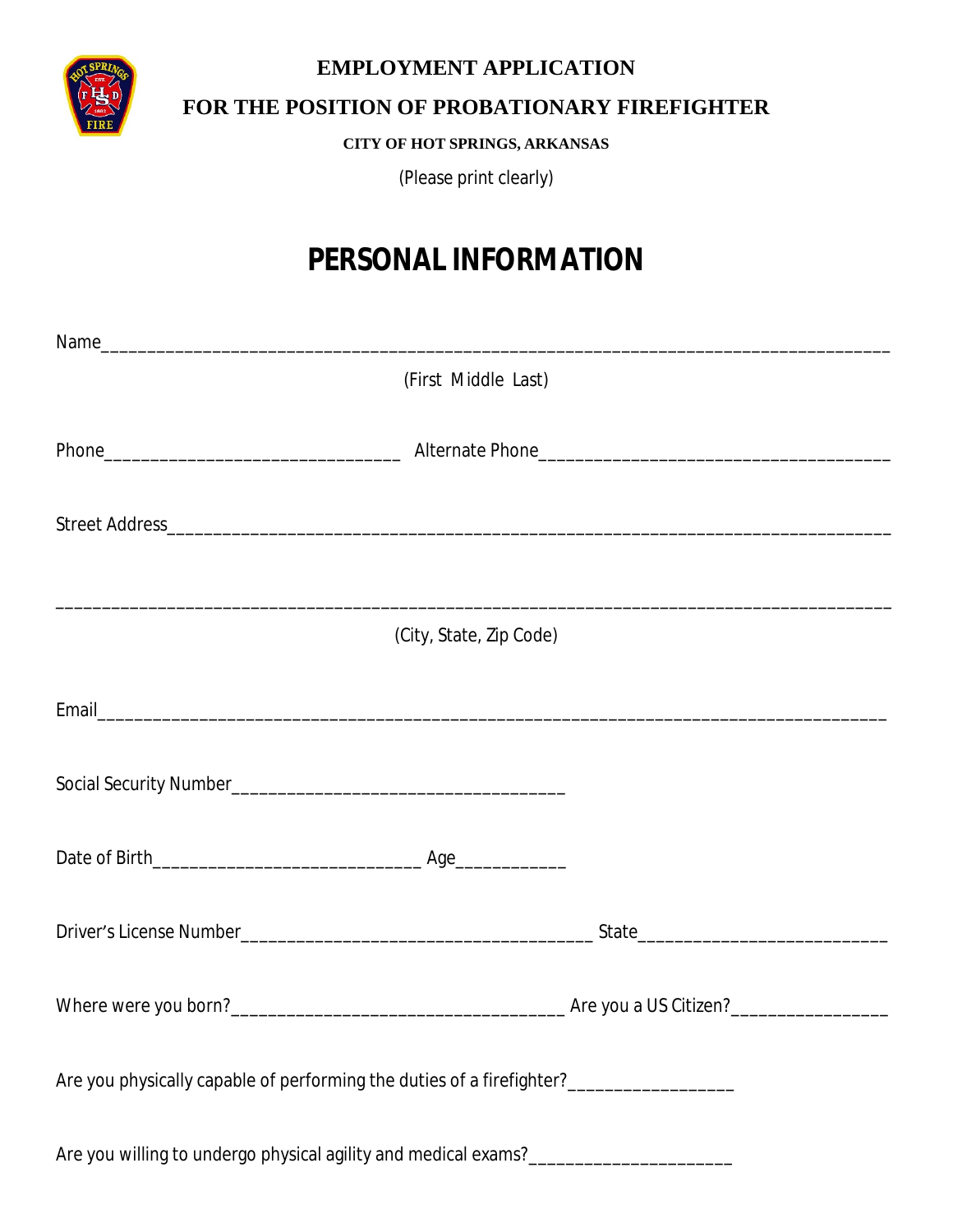| Have you ever been a member of the US Armed Forces?____________                         |  |
|-----------------------------------------------------------------------------------------|--|
|                                                                                         |  |
|                                                                                         |  |
|                                                                                         |  |
| Do you have any relatives working for the Hot Springs Fire Department?_________________ |  |
| If so, list here:                                                                       |  |
|                                                                                         |  |
|                                                                                         |  |
| Do you have any relatives working for the City of Hot Springs?_________________________ |  |
| If so, list here:                                                                       |  |
|                                                                                         |  |
|                                                                                         |  |
|                                                                                         |  |
|                                                                                         |  |
|                                                                                         |  |
|                                                                                         |  |
|                                                                                         |  |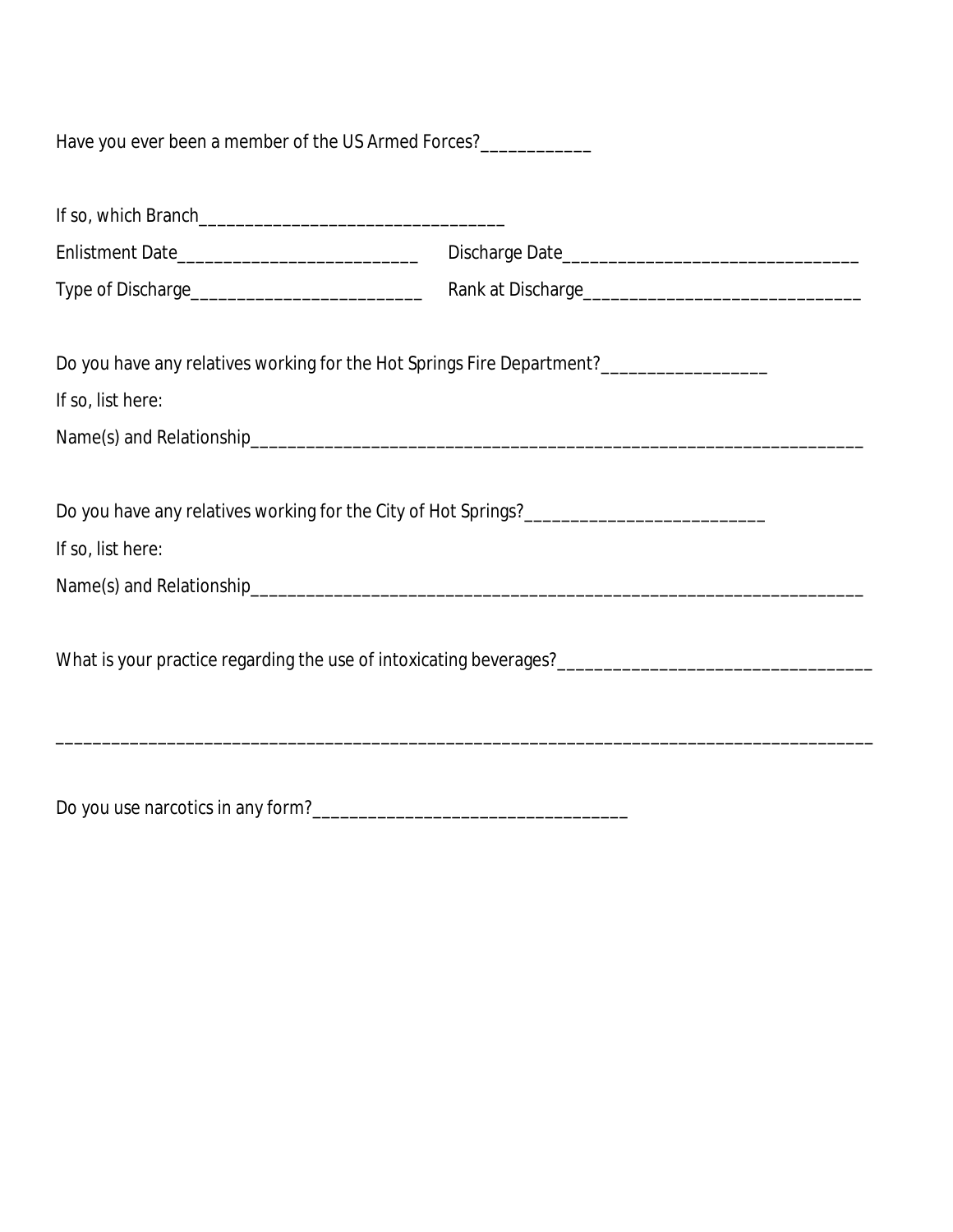## **Education Record**

| <b>High School</b>                   |                                                                                   |  |
|--------------------------------------|-----------------------------------------------------------------------------------|--|
|                                      |                                                                                   |  |
|                                      |                                                                                   |  |
|                                      |                                                                                   |  |
| <b>College/Business/Trade School</b> |                                                                                   |  |
|                                      |                                                                                   |  |
|                                      |                                                                                   |  |
|                                      | Years Completed_________________________Major/Course of Study___________________  |  |
|                                      |                                                                                   |  |
| <b>College/Business/Trade School</b> |                                                                                   |  |
|                                      |                                                                                   |  |
|                                      |                                                                                   |  |
|                                      | Years Completed__________________________Major/Course of Study___________________ |  |
|                                      |                                                                                   |  |
|                                      |                                                                                   |  |

Other Schools Attended and/or Special Educational Achievements: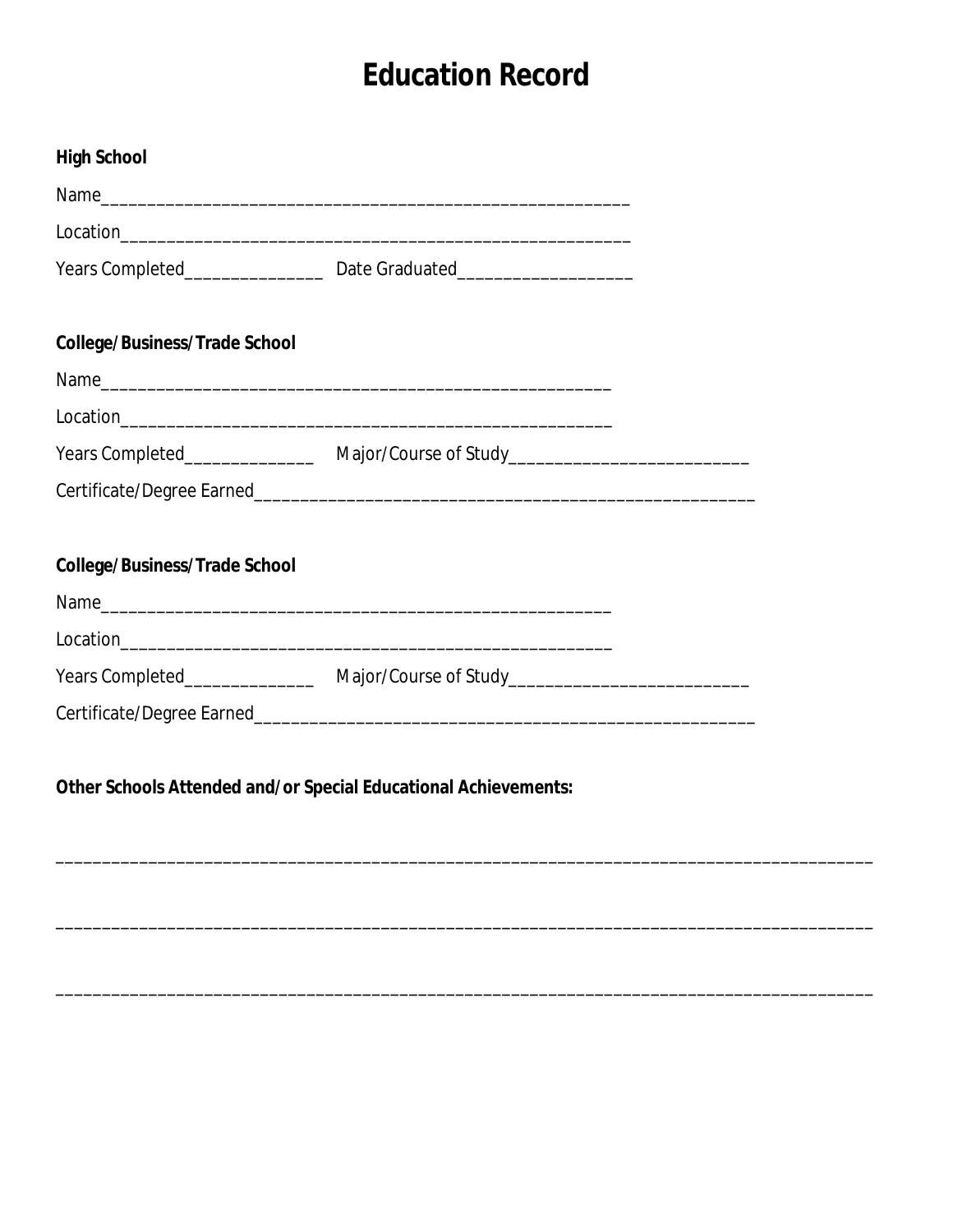## **Employment History**

List all present & past employment, beginning with the current or more recent

|                                                                                                                | Reason for leaving example and the contract of the contract of the contract of the contract of the contract of |  |  |
|----------------------------------------------------------------------------------------------------------------|----------------------------------------------------------------------------------------------------------------|--|--|
| Company Name                                                                                                   |                                                                                                                |  |  |
|                                                                                                                |                                                                                                                |  |  |
|                                                                                                                |                                                                                                                |  |  |
| Reason for leaving example and the contract of the contract of the contract of the contract of the contract of |                                                                                                                |  |  |
|                                                                                                                |                                                                                                                |  |  |
|                                                                                                                |                                                                                                                |  |  |
|                                                                                                                |                                                                                                                |  |  |
|                                                                                                                |                                                                                                                |  |  |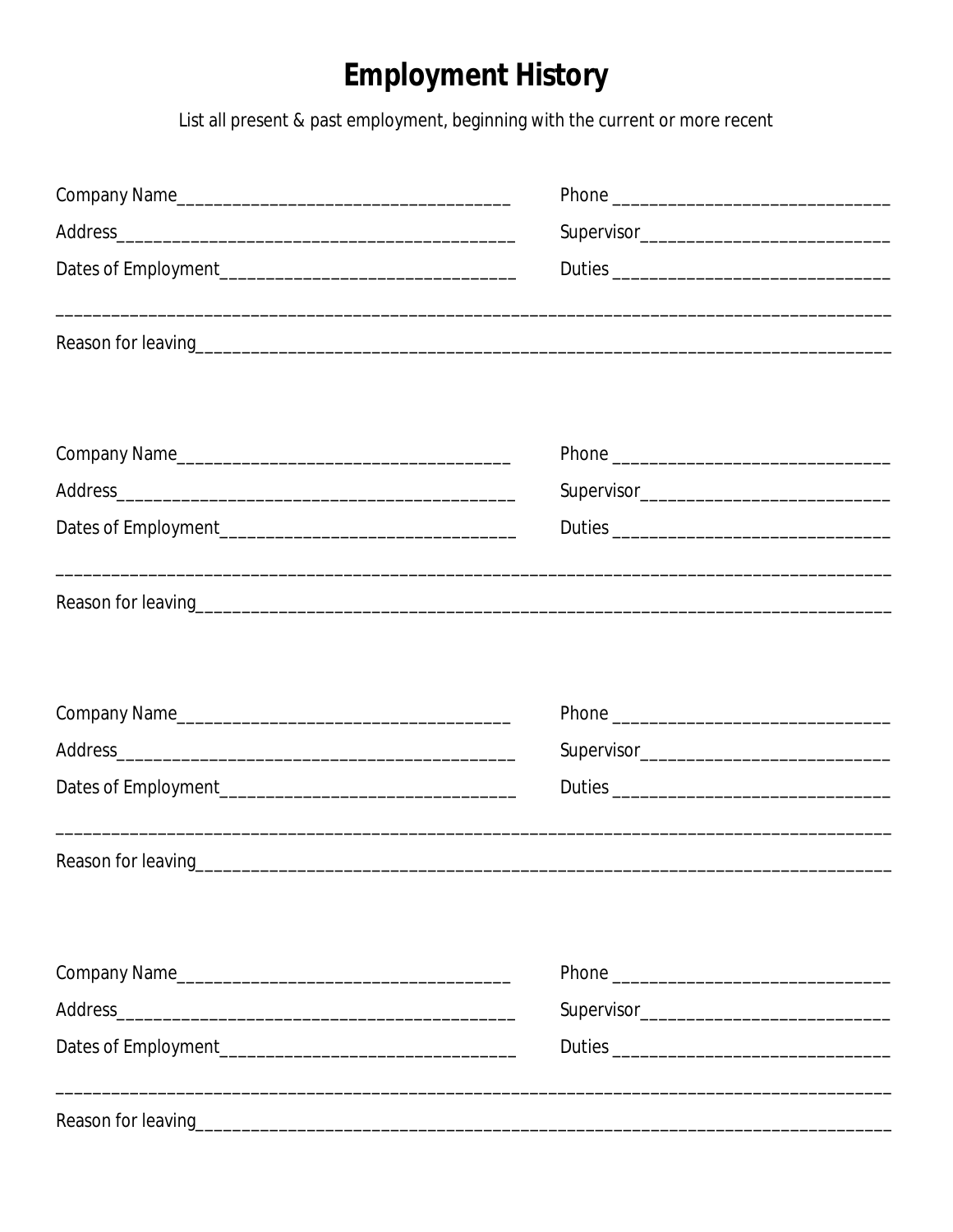| Company Name                                                                                                                                                                                                                   |  |
|--------------------------------------------------------------------------------------------------------------------------------------------------------------------------------------------------------------------------------|--|
| Address Address Address Address Address Address Address Address Address Address Address Address Address Address Address Address Address Address Address Address Address Address Address Address Address Address Address Addres |  |
|                                                                                                                                                                                                                                |  |
|                                                                                                                                                                                                                                |  |
|                                                                                                                                                                                                                                |  |
|                                                                                                                                                                                                                                |  |
|                                                                                                                                                                                                                                |  |
| May we contact these employer(s) listed?<br><u> Let</u> not, indicate which ones you do not wish for us to                                                                                                                     |  |
| contact the contact of the contact of the contact of the contact of the contact of the contact of the contact                                                                                                                  |  |

## **References**

(Must list at least 3 References)

| Address and the contract of the contract of the contract of the contract of the contract of the contract of the contract of the contract of the contract of the contract of the contract of the contract of the contract of th |  |
|--------------------------------------------------------------------------------------------------------------------------------------------------------------------------------------------------------------------------------|--|
|                                                                                                                                                                                                                                |  |
|                                                                                                                                                                                                                                |  |
|                                                                                                                                                                                                                                |  |
|                                                                                                                                                                                                                                |  |
|                                                                                                                                                                                                                                |  |
|                                                                                                                                                                                                                                |  |
|                                                                                                                                                                                                                                |  |
|                                                                                                                                                                                                                                |  |
| Address and the contract of the contract of the contract of the contract of the contract of the contract of the contract of the contract of the contract of the contract of the contract of the contract of the contract of th |  |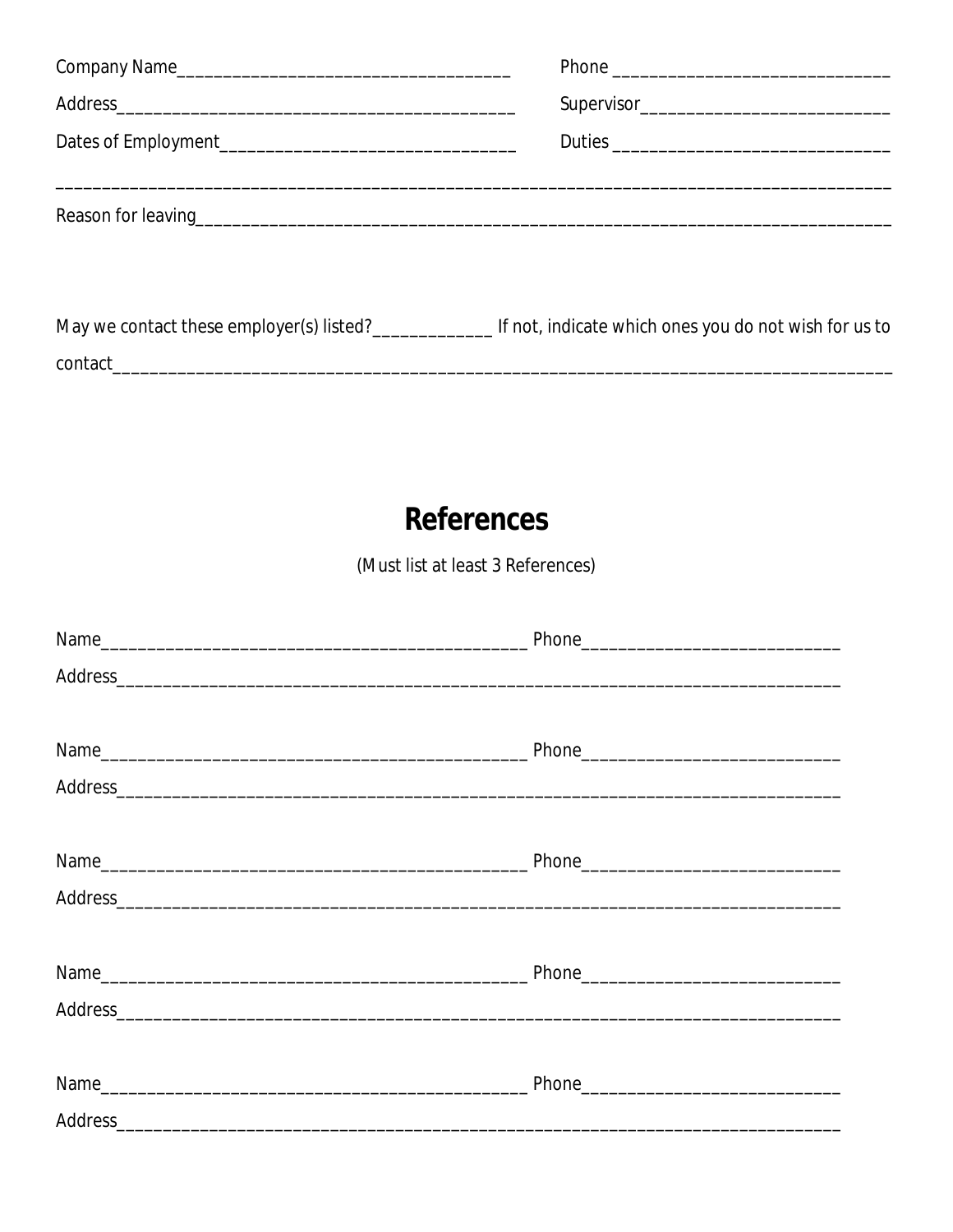## **Certification and Consent**

## **YOUR APPLICATION WILL BE CONSIDERED INCOMPLETE IF THIS CERTIFICATION AND CONSENT IS NOT SIGNED AND DATED**

I certify that the information set forth in my application for employment is true and complete to the best of my knowledge. I authorize the City of Hot Springs to make such investigations and inquiries of my personal and employment history and other related matters as may be necessary in arriving at an employment decision. I hereby release employers, schools, or persons from any liability in responding to inquiries in connection with my application. In the event of employment, I understand that false or misleading information given in my application and/or interview(s) shall be considered sufficient cause for dismissal. I also understand, that I will be required to abide by all rules and regulations of the City of Hot Springs Board of Civil Service Commissioners.

I hereby agree to submit to pre-employment drug testing. I understand that any offer of employment will be conditional upon completing such test with a negative result. I further understand that a positive test will result in my ineligibility for employment with the City of Hot Springs for a period of at least six (6) months. At any time after the end of the six-month period, I understand that, if I am again selected for hire, I will be required to undergo another drug test at that time with the same requirements and restrictions as applied to the initial testing.

Applicant Signature\_\_\_\_\_\_\_\_\_\_\_\_\_\_\_\_\_\_\_\_\_\_\_\_\_\_\_\_\_\_\_\_\_\_\_\_\_\_\_\_\_\_\_ Date\_\_\_\_\_\_\_\_\_\_\_\_\_\_\_\_\_\_\_\_\_\_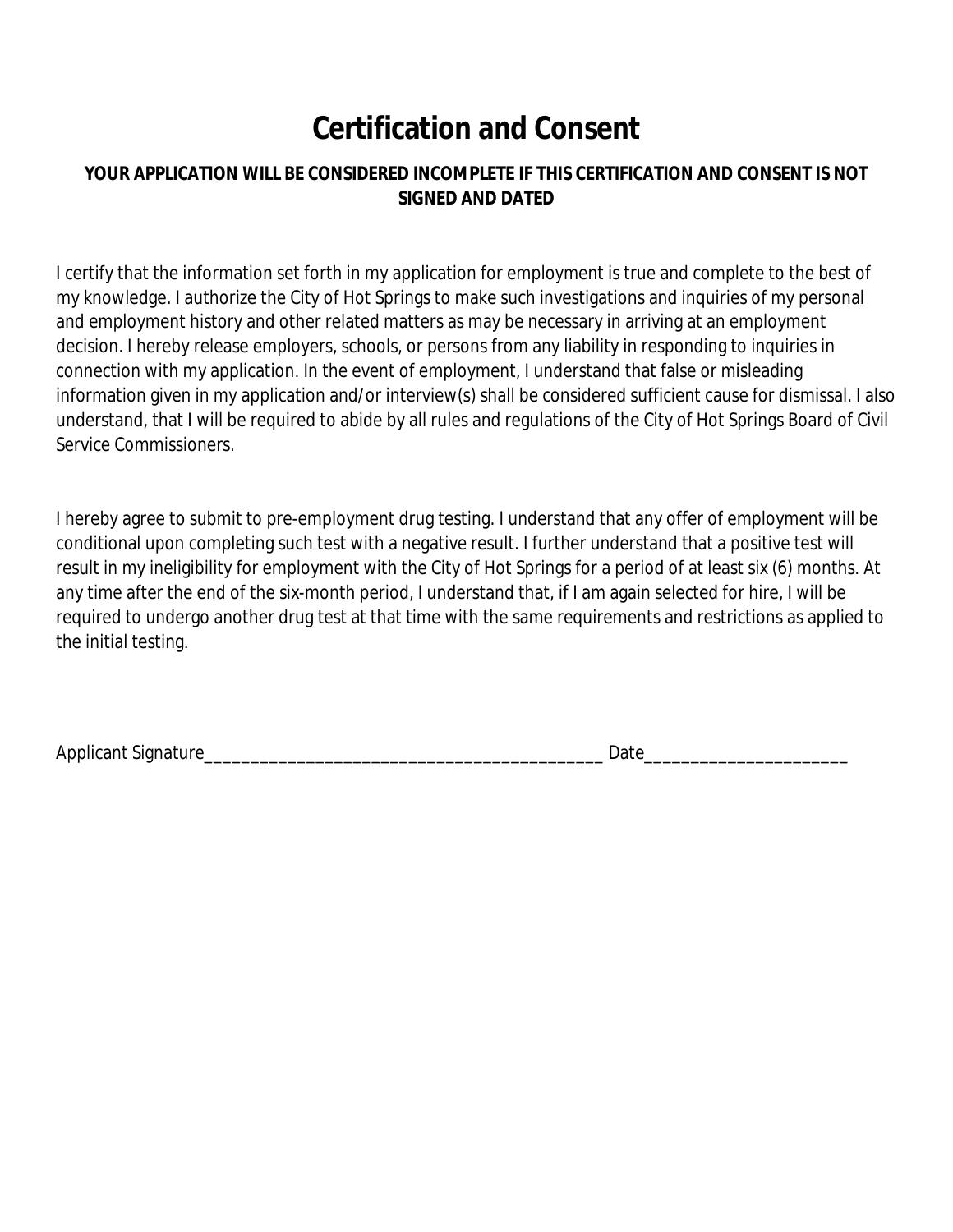## **Notice and Authorization**

This is to notify you that a consumer report of your credit history may be obtained as part of the background investigation relative to your application for employment with the City of Hot Springs Fire Department. Your signature below constitutes your authorization for the City of Hot Springs to obtain such a report. If any adverse action (non-hire) is taken based on the consumer report, you will be provided with a copy of the report and a summary of your rights.

I hereby authorize the City of Hot Springs Fire Department to obtain a consumer report on my credit history.

Applicant Signature\_\_\_\_\_\_\_\_\_\_\_\_\_\_\_\_\_\_\_\_\_\_\_\_\_\_\_\_\_\_\_\_\_\_\_\_\_\_\_\_\_\_\_ Date\_\_\_\_\_\_\_\_\_\_\_\_\_\_\_\_\_\_\_\_\_\_

Printed Name of Applicant

\_\_\_\_\_\_\_\_\_\_\_\_\_\_\_\_\_\_\_\_\_\_\_\_\_\_\_\_\_\_\_\_\_\_\_\_\_\_\_\_\_\_\_\_\_\_\_\_\_\_\_\_

**This Notice & Authorization must be signed and dated and returned to the City of Hot Springs Human Resources Office with your application and related documents.**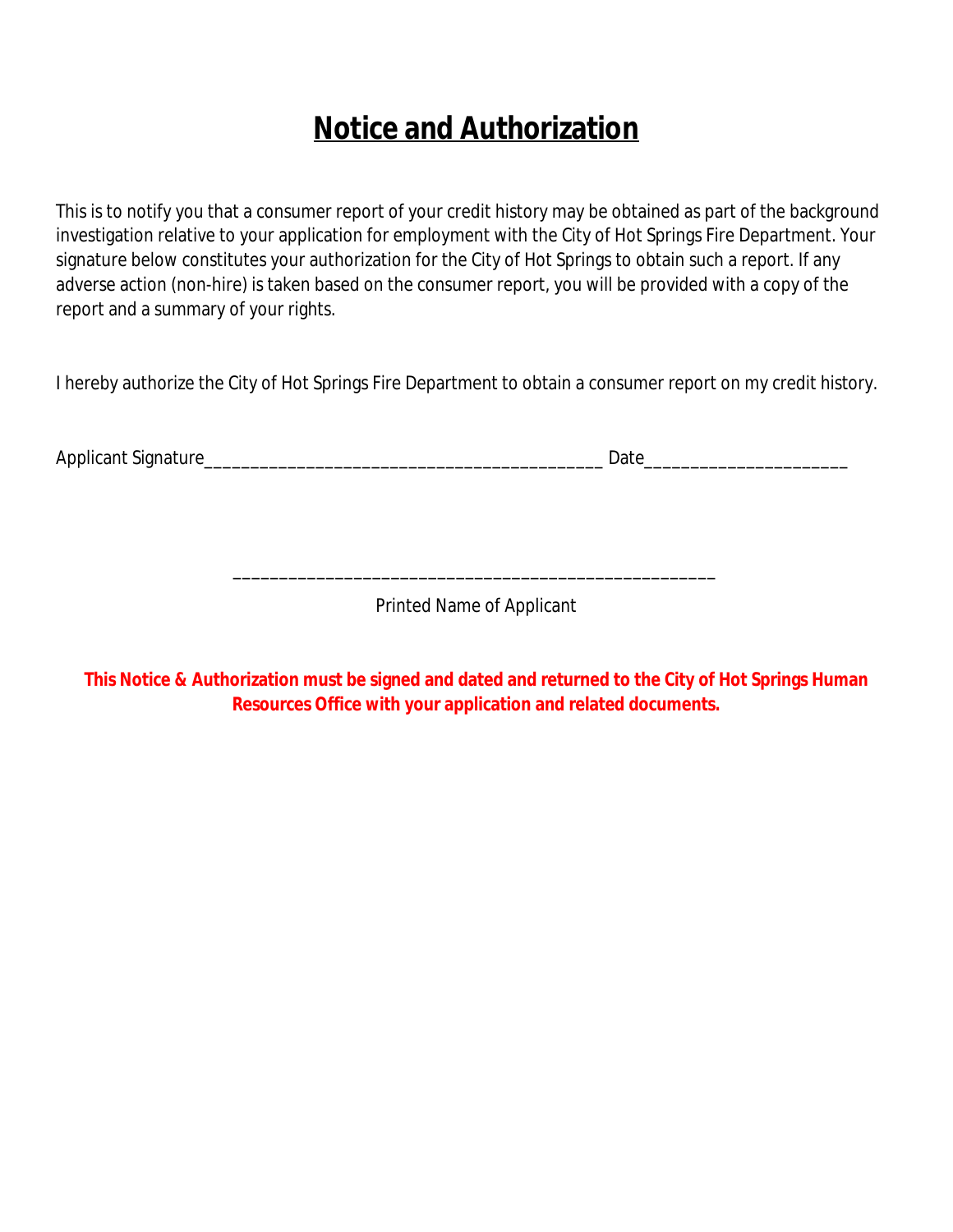# **PERSONAL HISTORY STATEMENT CITY OF HOT SPRINGS, ARKANSAS**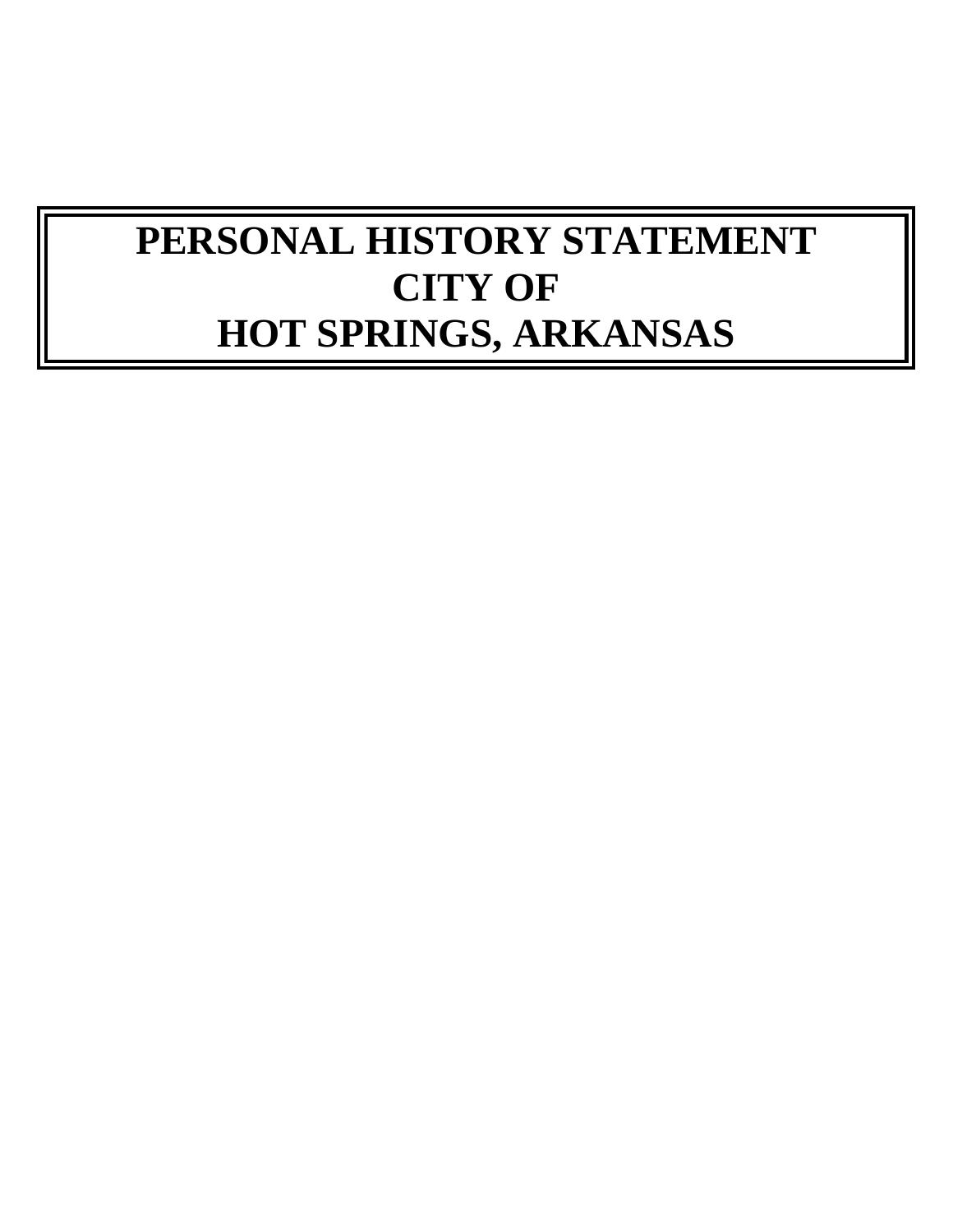#### **PERSONAL HISTORY STATEMENT**

*Instructions: Fill out this questionnaire completely and accurately. All Statements are subject to verification. Incorrect statements may bar or remove you from employment. If space provided is inadequate, add additional pages and identify information by item number. If a question does not apply to you, indicate by writing N/A in the answer blank. All responses must be typed or printed legibly in ink.*

|    |             |       |                                                                                                                                                                                                                                | <b>PERSONAL</b> |                                                                                                                                    |  |
|----|-------------|-------|--------------------------------------------------------------------------------------------------------------------------------------------------------------------------------------------------------------------------------|-----------------|------------------------------------------------------------------------------------------------------------------------------------|--|
|    | 1. Name     | First | Middle                                                                                                                                                                                                                         | Last            | Social Security Number                                                                                                             |  |
|    |             |       | Nicknames or Aliases Lawrence and the state of the state of the state of the state of the state of the state of the state of the state of the state of the state of the state of the state of the state of the state of the st |                 |                                                                                                                                    |  |
|    |             |       | 2. Height $\sqrt{ }$ (Inches)                                                                                                                                                                                                  |                 |                                                                                                                                    |  |
| 3. |             |       |                                                                                                                                                                                                                                |                 |                                                                                                                                    |  |
|    |             |       |                                                                                                                                                                                                                                |                 |                                                                                                                                    |  |
|    |             |       |                                                                                                                                                                                                                                |                 |                                                                                                                                    |  |
| 4. |             |       |                                                                                                                                                                                                                                |                 |                                                                                                                                    |  |
| 5. | Citizenship |       |                                                                                                                                                                                                                                |                 | U.S. Born U.S. Naturalized U.S. Naturalized Cher(U.S. Noter (Contract)                                                             |  |
| 6. |             |       |                                                                                                                                                                                                                                |                 | List Organizations, Club and Associations of which you are or have been a member or with which you<br>are or have been associated. |  |
|    |             |       |                                                                                                                                                                                                                                |                 |                                                                                                                                    |  |
|    |             |       |                                                                                                                                                                                                                                |                 |                                                                                                                                    |  |
|    |             |       |                                                                                                                                                                                                                                |                 |                                                                                                                                    |  |
|    |             |       |                                                                                                                                                                                                                                |                 |                                                                                                                                    |  |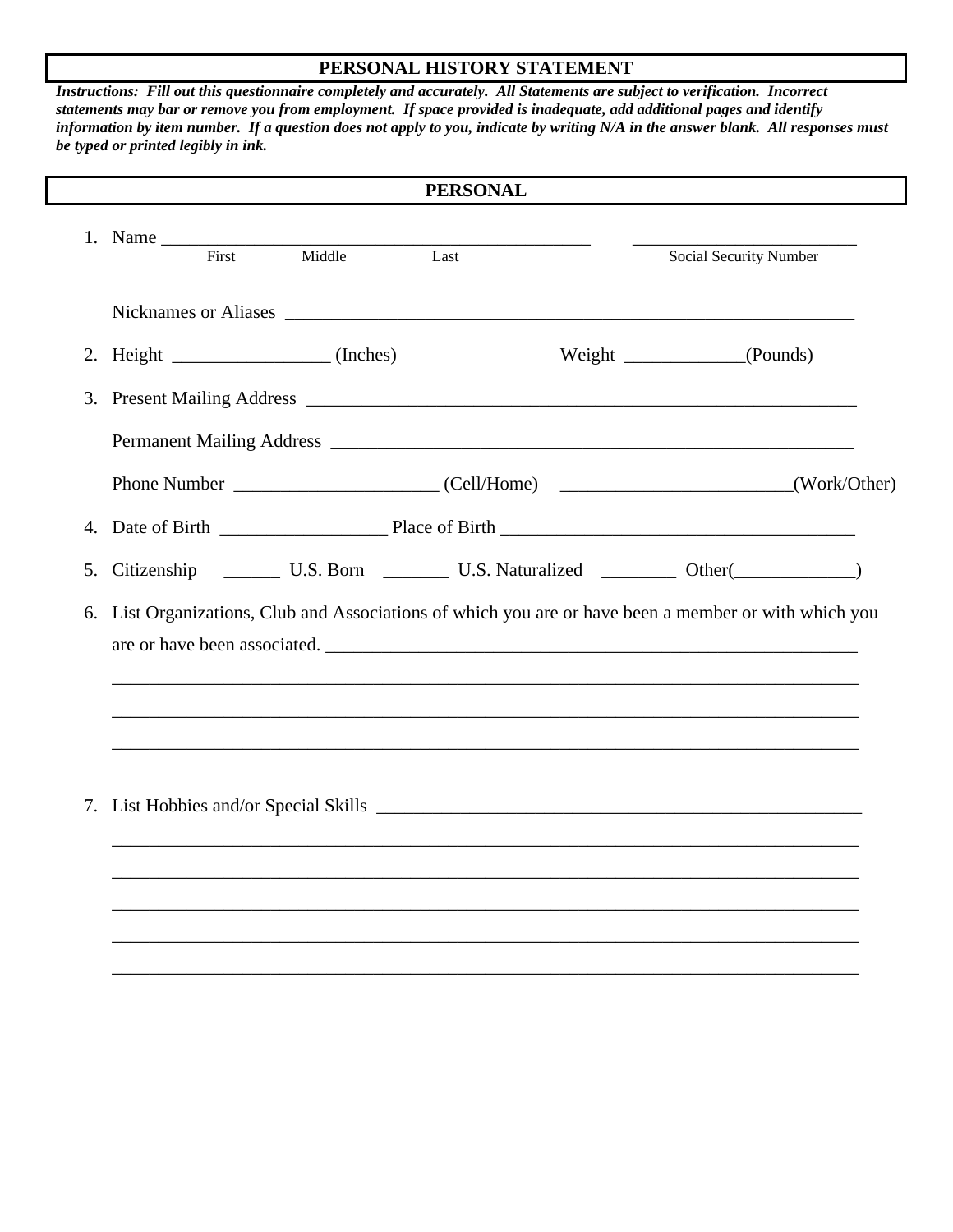#### **MARITAL**

| 8. Marital Status (Check One)           |                                                                                         | __Single ___Married __Divorced |           |                                                                                                  |
|-----------------------------------------|-----------------------------------------------------------------------------------------|--------------------------------|-----------|--------------------------------------------------------------------------------------------------|
|                                         |                                                                                         | Engaged __Separated __Widowed  |           |                                                                                                  |
|                                         | 9. Name of Spouse or Fiancé                                                             |                                |           |                                                                                                  |
|                                         |                                                                                         |                                |           | No                                                                                               |
|                                         |                                                                                         |                                |           |                                                                                                  |
|                                         |                                                                                         |                                |           |                                                                                                  |
|                                         | 12. Give the following information concerning your spouse's parents:                    |                                |           | ,我们也不能在这里的时候,我们也不能在这里的时候,我们也不能在这里的时候,我们也不能会在这里的时候,我们也不能会在这里的时候,我们也不能会在这里的时候,我们也不                 |
|                                         | (Name)                                                                                  |                                | (Address) |                                                                                                  |
|                                         | (Name)                                                                                  |                                | (Address) |                                                                                                  |
| 13. List below every child born to you: |                                                                                         |                                |           |                                                                                                  |
| Name                                    | <b>Birth Date</b>                                                                       | Place of Birth                 |           | With Whom the Child Resides                                                                      |
|                                         |                                                                                         |                                |           |                                                                                                  |
|                                         |                                                                                         |                                |           | 14. Are you now supporting all children born to you, adopted by you and stepchildren? __Yes __No |
|                                         | 15. Have you ever been involved as a defendant in a paternity proceeding? ____Yes ___No |                                |           |                                                                                                  |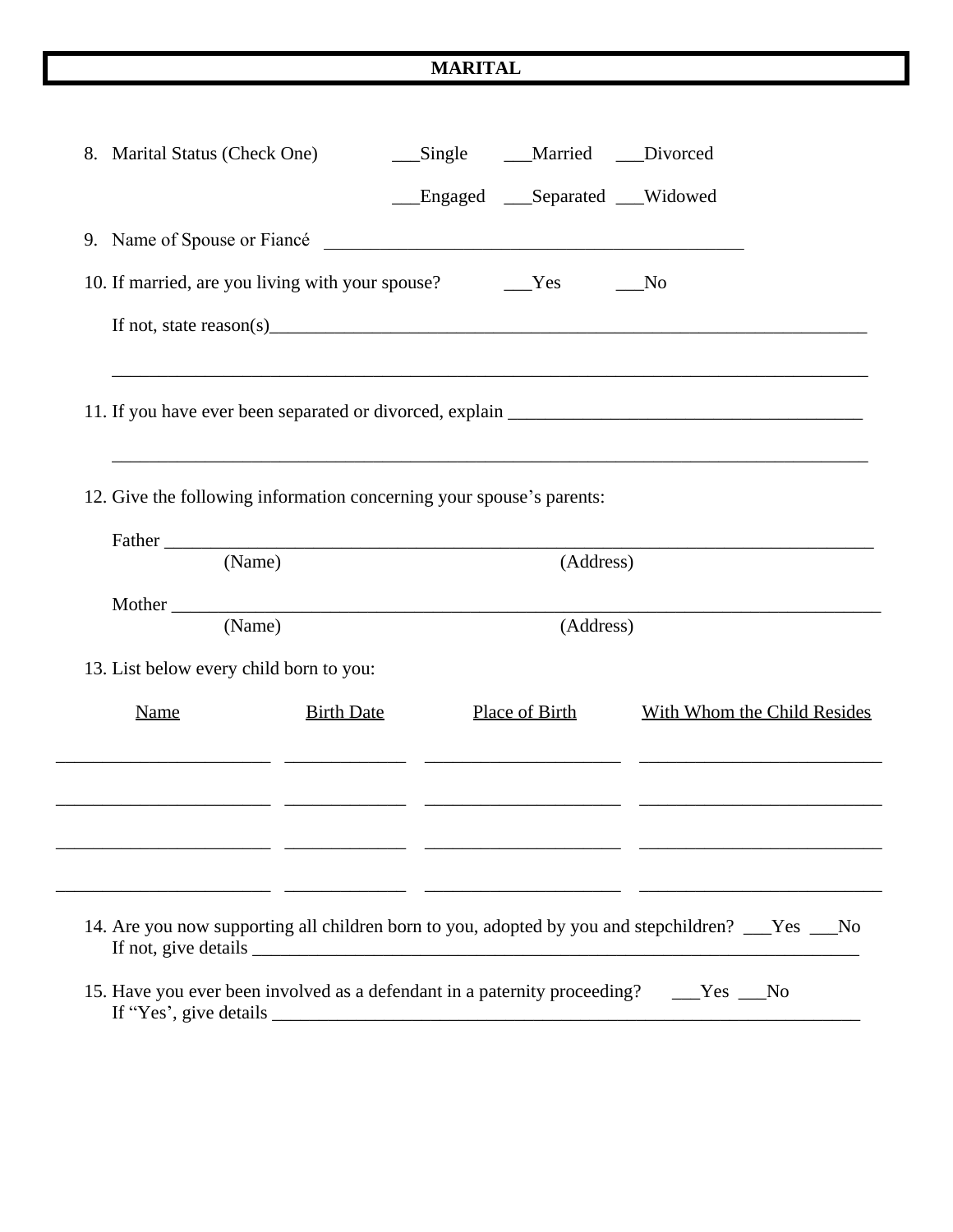| Name                                         | information about your character, ability, experience, personality and other qualities:<br>Address | Phone |
|----------------------------------------------|----------------------------------------------------------------------------------------------------|-------|
|                                              |                                                                                                    |       |
|                                              |                                                                                                    |       |
|                                              |                                                                                                    |       |
|                                              |                                                                                                    |       |
|                                              |                                                                                                    |       |
|                                              |                                                                                                    |       |
| 17. List your parents, brothers and sisters: | <b>FAMILY HISTORY</b>                                                                              |       |
|                                              |                                                                                                    |       |
| Name                                         | Address                                                                                            | Phone |
|                                              |                                                                                                    |       |
|                                              |                                                                                                    |       |
|                                              |                                                                                                    |       |
|                                              | Bro/Sis                                                                                            |       |
|                                              |                                                                                                    |       |
|                                              | Bro/Sis                                                                                            |       |

18. If any member of your immediate family has ever been arrested for or convicted of a felony offense, explain: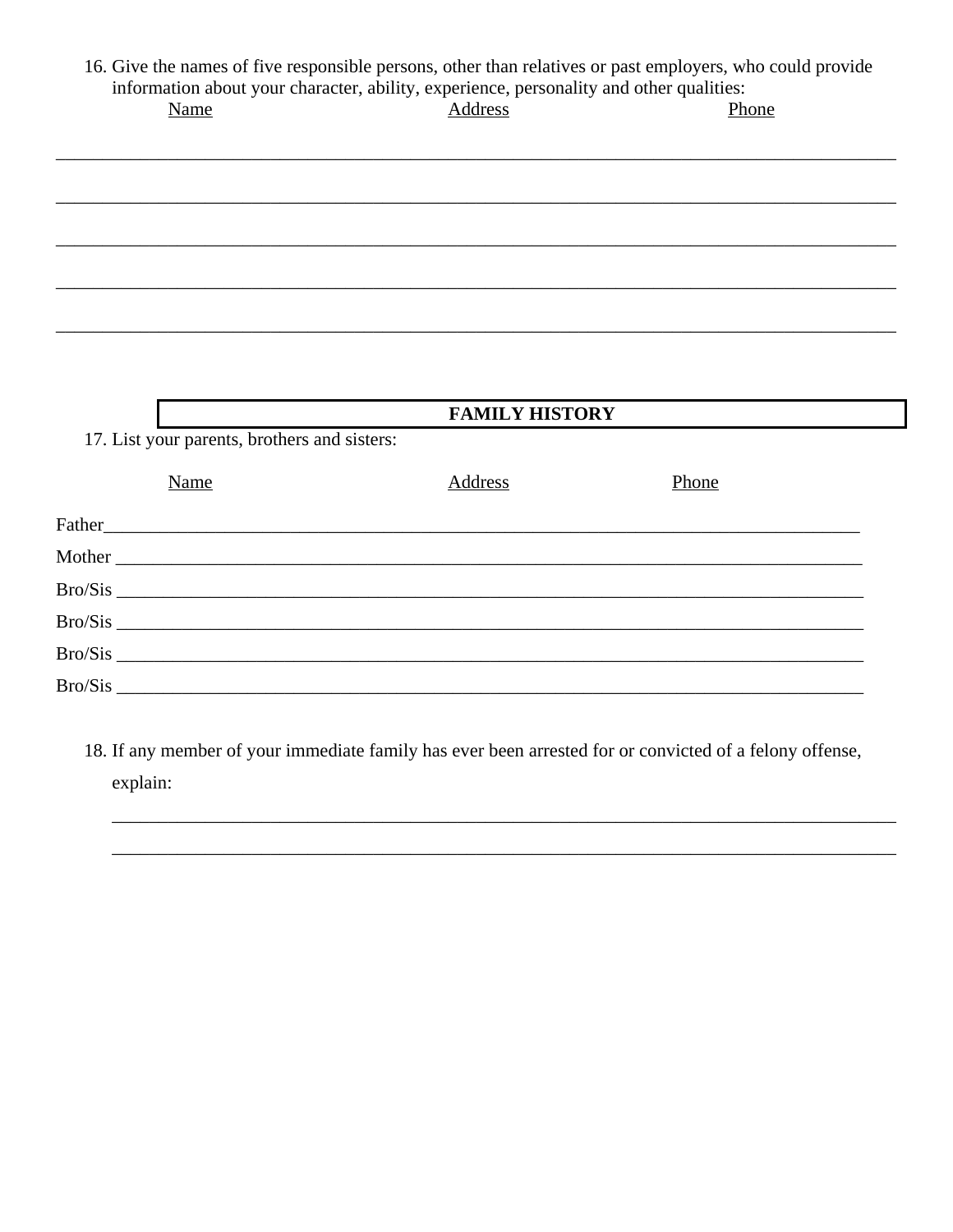| <b>FINANCIAL</b>     |                                                                |                                                                       |                                                                    |  |
|----------------------|----------------------------------------------------------------|-----------------------------------------------------------------------|--------------------------------------------------------------------|--|
|                      |                                                                |                                                                       |                                                                    |  |
|                      |                                                                | 20. Do you have a savings account? ______Yes ______No                 |                                                                    |  |
|                      |                                                                |                                                                       | City & State                                                       |  |
| Amount               |                                                                |                                                                       | City & State                                                       |  |
|                      | 21. Do you have a checking account? _______Yes                 |                                                                       | N <sub>0</sub>                                                     |  |
| Amount _____________ |                                                                |                                                                       | City & State                                                       |  |
| Amount               |                                                                | <b>Bank</b> _______________________                                   | City & State                                                       |  |
|                      |                                                                |                                                                       |                                                                    |  |
|                      |                                                                |                                                                       | 23. Do you own or are you buying your own home? _____Yes _______No |  |
|                      |                                                                |                                                                       |                                                                    |  |
|                      |                                                                |                                                                       |                                                                    |  |
|                      |                                                                | 24. Do you own or are you buying other real estate? _____Yes ______No |                                                                    |  |
|                      |                                                                |                                                                       |                                                                    |  |
|                      |                                                                |                                                                       |                                                                    |  |
|                      | 25. List motor vehicles that you own or are buying or leasing: |                                                                       |                                                                    |  |
| (Make)               | (Model)                                                        | (Year)                                                                | (Amount Owed)                                                      |  |
| (Make)               | (Model)                                                        | (Year)                                                                | (Amount Owed)                                                      |  |
| (Make)               | (Model)                                                        | (Year)                                                                | (Amount Owed)                                                      |  |

26. What income other than salary do you have at present (including spouse's salary)?

\_\_\_\_\_\_\_\_\_\_\_\_\_\_\_\_\_\_\_\_\_\_\_\_\_\_\_\_\_\_\_\_\_\_\_\_\_\_\_\_\_\_\_\_\_\_\_\_\_\_\_\_\_\_\_\_\_\_\_\_\_\_\_\_\_\_\_\_\_\_\_\_\_\_\_\_\_\_\_\_\_

\_\_\_\_\_\_\_\_\_\_\_\_\_\_\_\_\_\_\_\_\_\_\_\_\_\_\_\_\_\_\_\_\_\_\_\_\_\_\_\_\_\_\_\_\_\_\_\_\_\_\_\_\_\_\_\_\_\_\_\_\_\_\_\_\_\_\_\_\_\_\_\_\_\_\_\_\_\_\_\_\_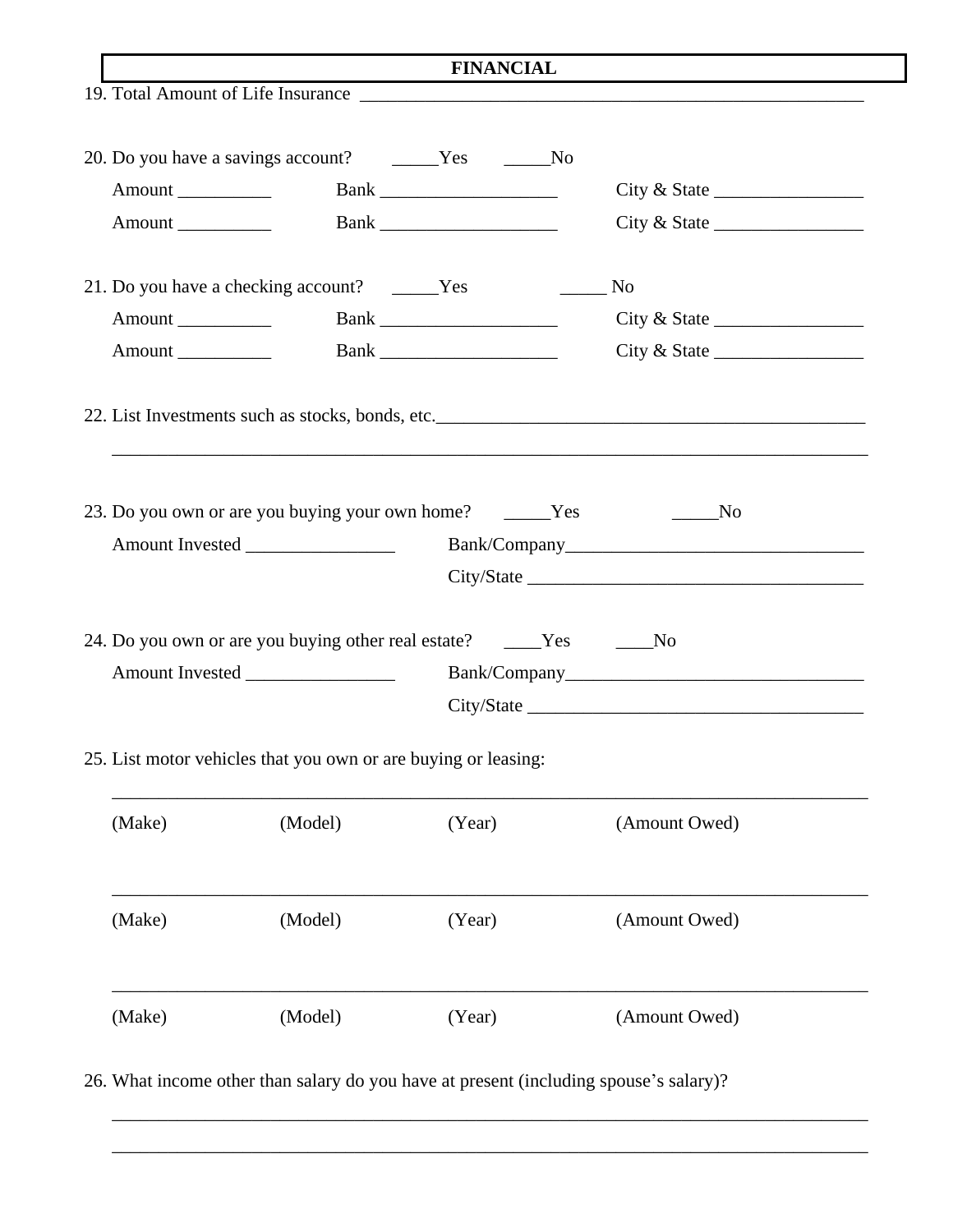27. List Credit References:

| 28. What is your total indebtedness at present? |                        |
|-------------------------------------------------|------------------------|
|                                                 |                        |
| 30. Have you ever been sued?                    | If "Yes", give details |

|                |              | <b>RESIDENCES</b>                                                           |          |
|----------------|--------------|-----------------------------------------------------------------------------|----------|
|                |              | 31. List addresses for past ten years starting with present address at top: |          |
| From<br>Mon/Yr | To<br>Mon/Yr | Address                                                                     | Landlord |
|                |              |                                                                             |          |
|                |              |                                                                             |          |
|                |              |                                                                             |          |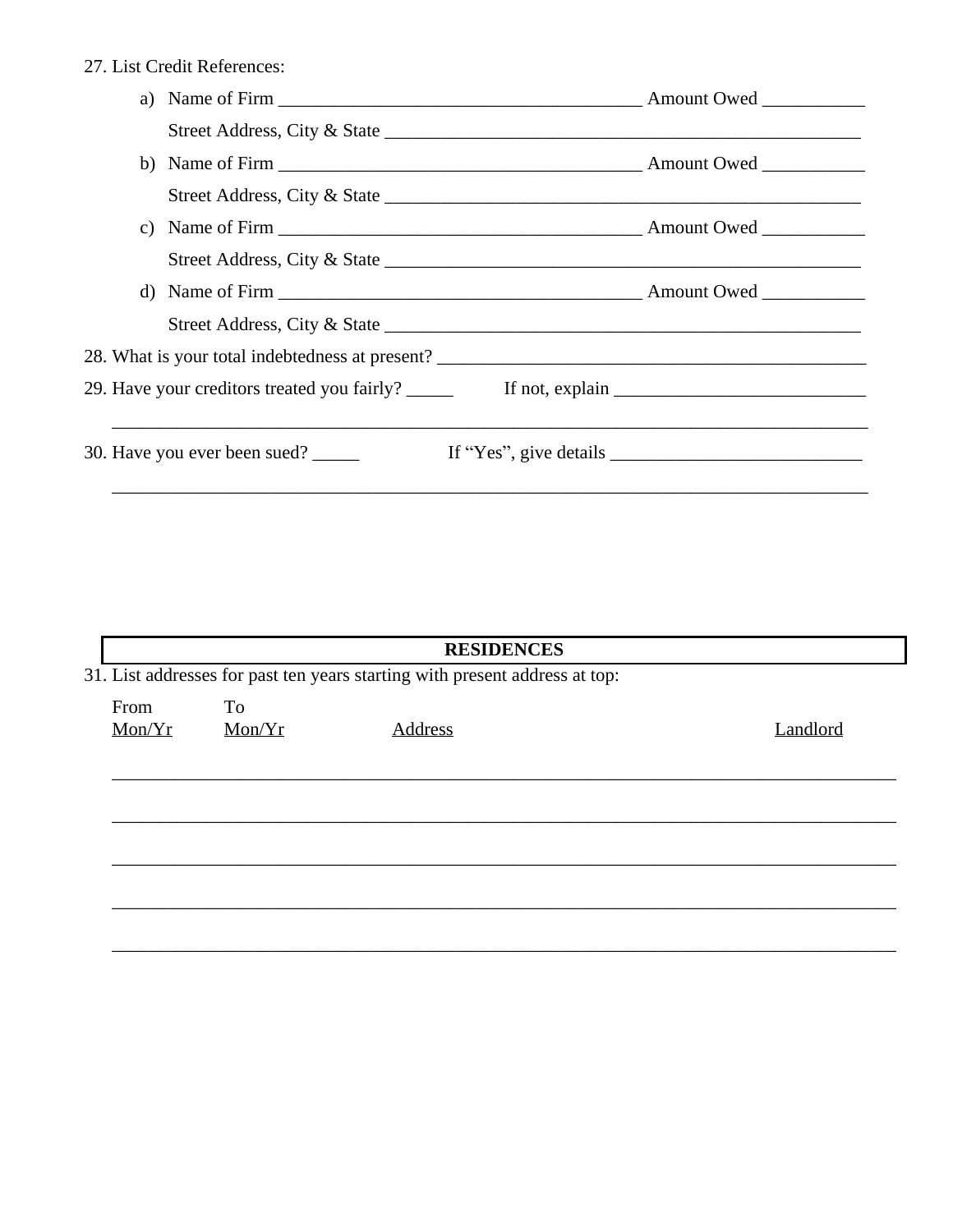### **WORK HISTORY**

| 32. Are you now, or have you ever been, engaged in any business as an owner, partner or corporate board<br>_____Yes ______No If "Yes", give details)<br>member?                                                                                           |
|-----------------------------------------------------------------------------------------------------------------------------------------------------------------------------------------------------------------------------------------------------------|
| 33. If you have ever been discharged or forced to resign because of misconduct or unsatisfactory service,<br>give details:                                                                                                                                |
| 34. Have your employers always treated you fairly? _____Yes _____No<br>If not, explain                                                                                                                                                                    |
| 35. Do you object to wearing a uniform?<br>Yes<br>$\overline{N_{0}}$<br>36. Do you object to working nights?<br>Yes<br>$\mathbf{N}\mathbf{o}$<br>37. Do you object to working shifts?<br>Yes<br>N <sub>o</sub>                                            |
| 38. List all jobs you have held in the last ten years. Put your present or most recent job first. If you need<br>more space, you may attach additional sheets. Include military service in proper time sequence; include<br>temporary and part-time jobs. |
| Full-Time (Years ___Months)<br>____Part-Time (____Years ____Months)                                                                                                                                                                                       |
|                                                                                                                                                                                                                                                           |
| Full-Time (Years Months)<br><b>Part-Time</b> (Years Months)                                                                                                                                                                                               |
|                                                                                                                                                                                                                                                           |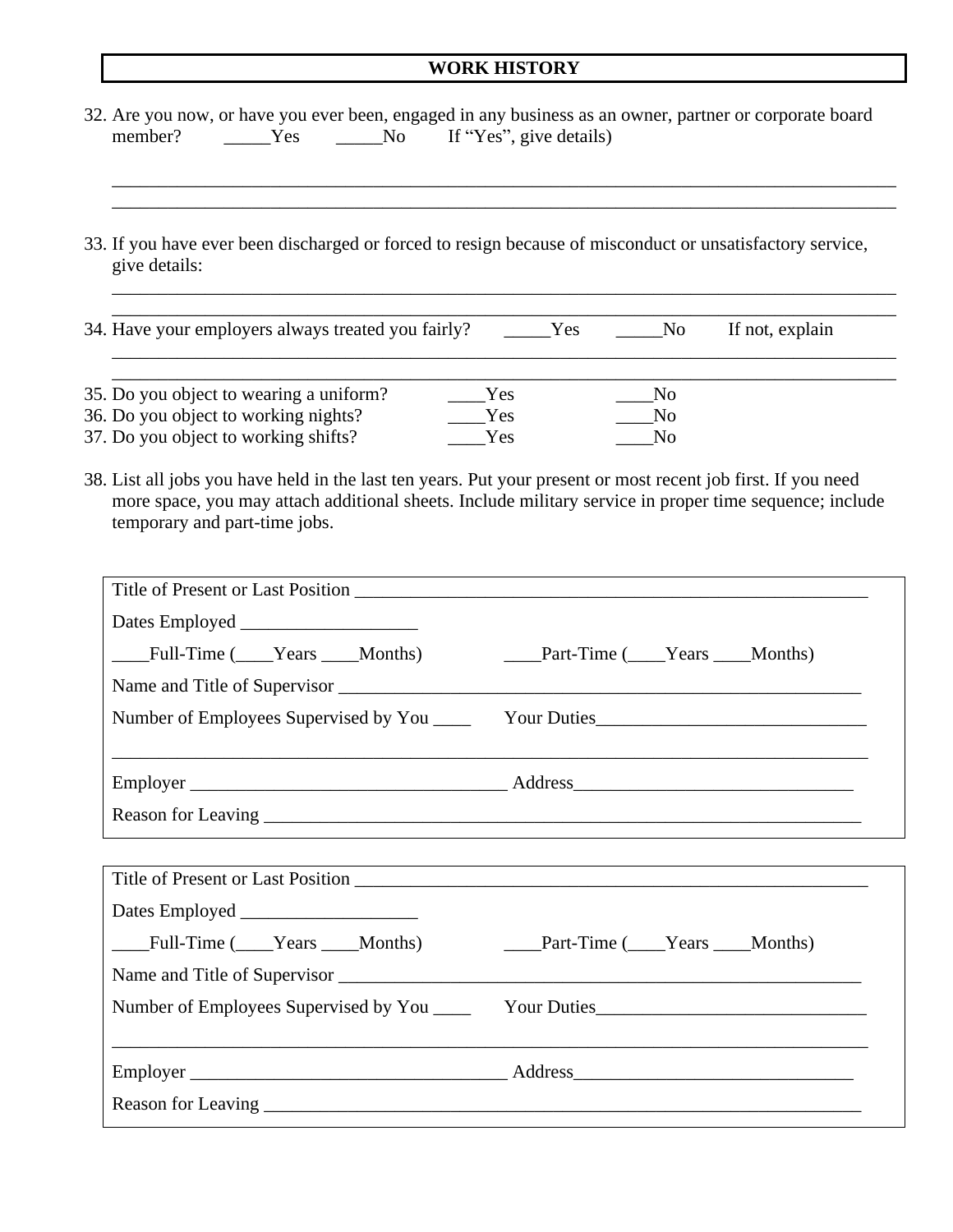| Full-Time (Years Months)           | _____Part-Time (_____Years ____Months)                                                              |
|------------------------------------|-----------------------------------------------------------------------------------------------------|
|                                    |                                                                                                     |
|                                    |                                                                                                     |
|                                    |                                                                                                     |
|                                    |                                                                                                     |
|                                    |                                                                                                     |
|                                    |                                                                                                     |
| Full-Time (Years ___Months)        | _____Part-Time (_____Years ____Months)                                                              |
|                                    |                                                                                                     |
|                                    |                                                                                                     |
|                                    |                                                                                                     |
|                                    |                                                                                                     |
|                                    |                                                                                                     |
|                                    |                                                                                                     |
|                                    |                                                                                                     |
| Full-Time (Years Months)           | ____Part-Time (____Years ____Months)                                                                |
| Name and Title of Supervisor       |                                                                                                     |
|                                    |                                                                                                     |
|                                    |                                                                                                     |
|                                    |                                                                                                     |
|                                    |                                                                                                     |
|                                    |                                                                                                     |
|                                    |                                                                                                     |
|                                    | 41. Describe any extended absences from work you have had because of personal illness _____________ |
|                                    | 42. Have you previously submitted an application for employment with this agency? ____Yes ____No    |
| If "Yes", list approximate date(s) |                                                                                                     |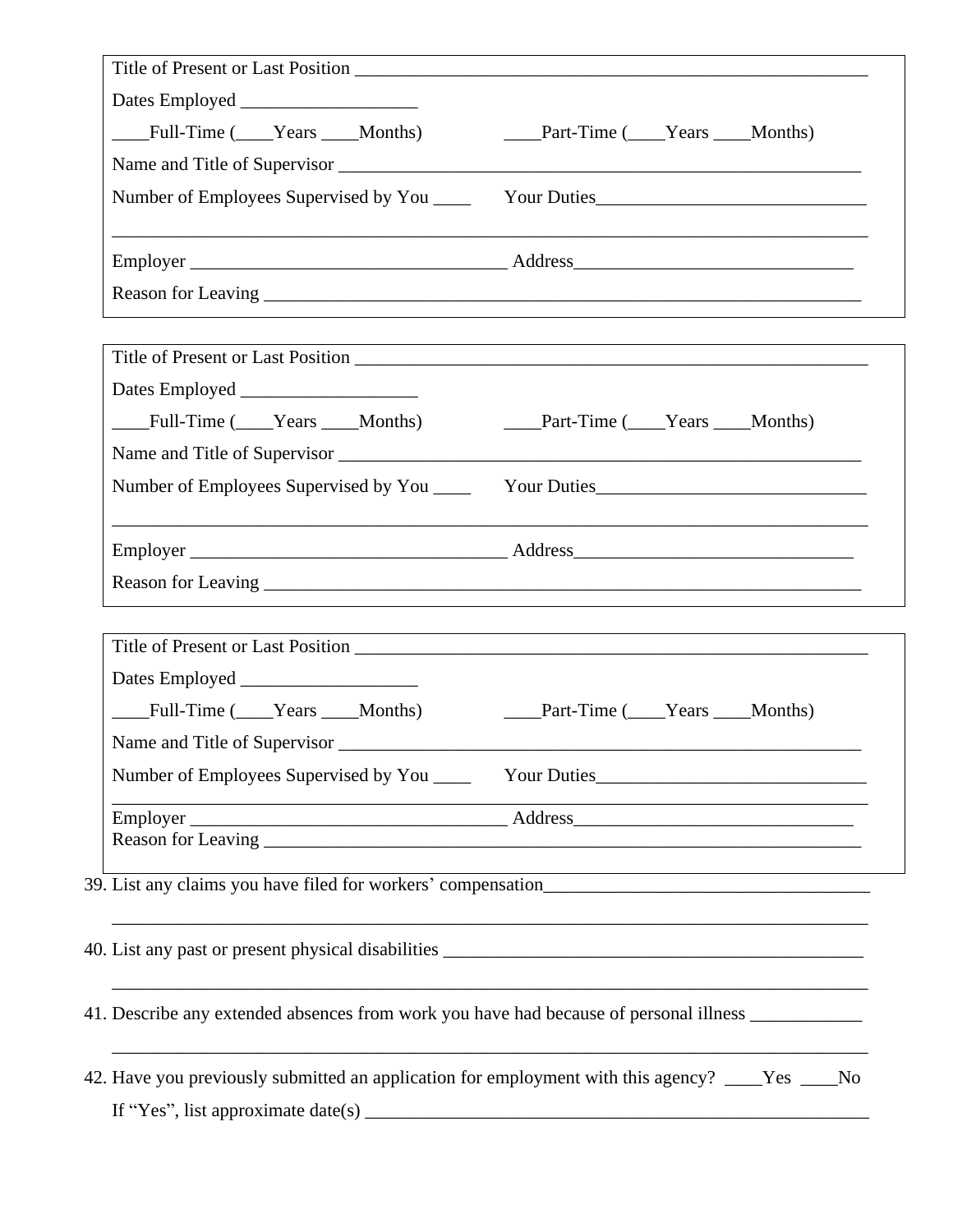#### **MILITARY SERVICE**

| 43. Were you ever in the U.S. Military Service or any other military organization? ____Yes ____No |                               |                                                                                                             |  |  |  |  |
|---------------------------------------------------------------------------------------------------|-------------------------------|-------------------------------------------------------------------------------------------------------------|--|--|--|--|
|                                                                                                   |                               |                                                                                                             |  |  |  |  |
|                                                                                                   |                               |                                                                                                             |  |  |  |  |
|                                                                                                   |                               |                                                                                                             |  |  |  |  |
|                                                                                                   |                               |                                                                                                             |  |  |  |  |
|                                                                                                   |                               |                                                                                                             |  |  |  |  |
|                                                                                                   |                               | 46. If you are presently a member of the National Guard or any military reserve, give the unit and location |  |  |  |  |
|                                                                                                   | and describe your obligation: |                                                                                                             |  |  |  |  |

\_\_\_\_\_\_\_\_\_\_\_\_\_\_\_\_\_\_\_\_\_\_\_\_\_\_\_\_\_\_\_\_\_\_\_\_\_\_\_\_\_\_\_\_\_\_\_\_\_\_\_\_\_\_\_\_\_\_\_\_\_\_\_\_\_\_\_\_\_\_\_\_\_\_\_\_\_\_\_\_\_\_\_

| <b>EDUCATION</b>               |                                                                                        |              |         |                       |  |  |  |  |
|--------------------------------|----------------------------------------------------------------------------------------|--------------|---------|-----------------------|--|--|--|--|
| 47. List all schools attended: |                                                                                        |              |         |                       |  |  |  |  |
|                                | Name of School                                                                         | City & State | From/To | <b>Yrs. Completed</b> |  |  |  |  |
|                                | Grade                                                                                  |              |         |                       |  |  |  |  |
|                                |                                                                                        |              |         |                       |  |  |  |  |
|                                |                                                                                        |              |         |                       |  |  |  |  |
|                                |                                                                                        |              |         |                       |  |  |  |  |
|                                |                                                                                        |              |         |                       |  |  |  |  |
|                                |                                                                                        |              |         |                       |  |  |  |  |
|                                | 48. Did you either graduate from high school or pass the high school equivalency test? |              |         |                       |  |  |  |  |
|                                | 49. List college degree(s) received and major field(s). Include incomplete courses.    |              |         |                       |  |  |  |  |

50. Were you ever expelled from any school, or were you ever disciplined by any school official? \_\_\_\_\_ If "Yes", explain \_\_\_\_\_\_\_\_\_\_\_\_\_\_\_\_\_\_\_\_\_\_\_\_\_\_\_\_\_\_\_\_\_\_\_\_\_\_\_\_\_\_\_\_\_\_\_\_\_\_\_\_\_\_\_\_\_\_\_\_\_\_\_\_\_\_\_

\_\_\_\_\_\_\_\_\_\_\_\_\_\_\_\_\_\_\_\_\_\_\_\_\_\_\_\_\_\_\_\_\_\_\_\_\_\_\_\_\_\_\_\_\_\_\_\_\_\_\_\_\_\_\_\_\_\_\_\_\_\_\_\_\_\_\_\_\_\_\_\_\_\_\_\_\_\_\_\_\_

\_\_\_\_\_\_\_\_\_\_\_\_\_\_\_\_\_\_\_\_\_\_\_\_\_\_\_\_\_\_\_\_\_\_\_\_\_\_\_\_\_\_\_\_\_\_\_\_\_\_\_\_\_\_\_\_\_\_\_\_\_\_\_\_\_\_\_\_\_\_\_\_\_\_\_\_\_\_\_\_\_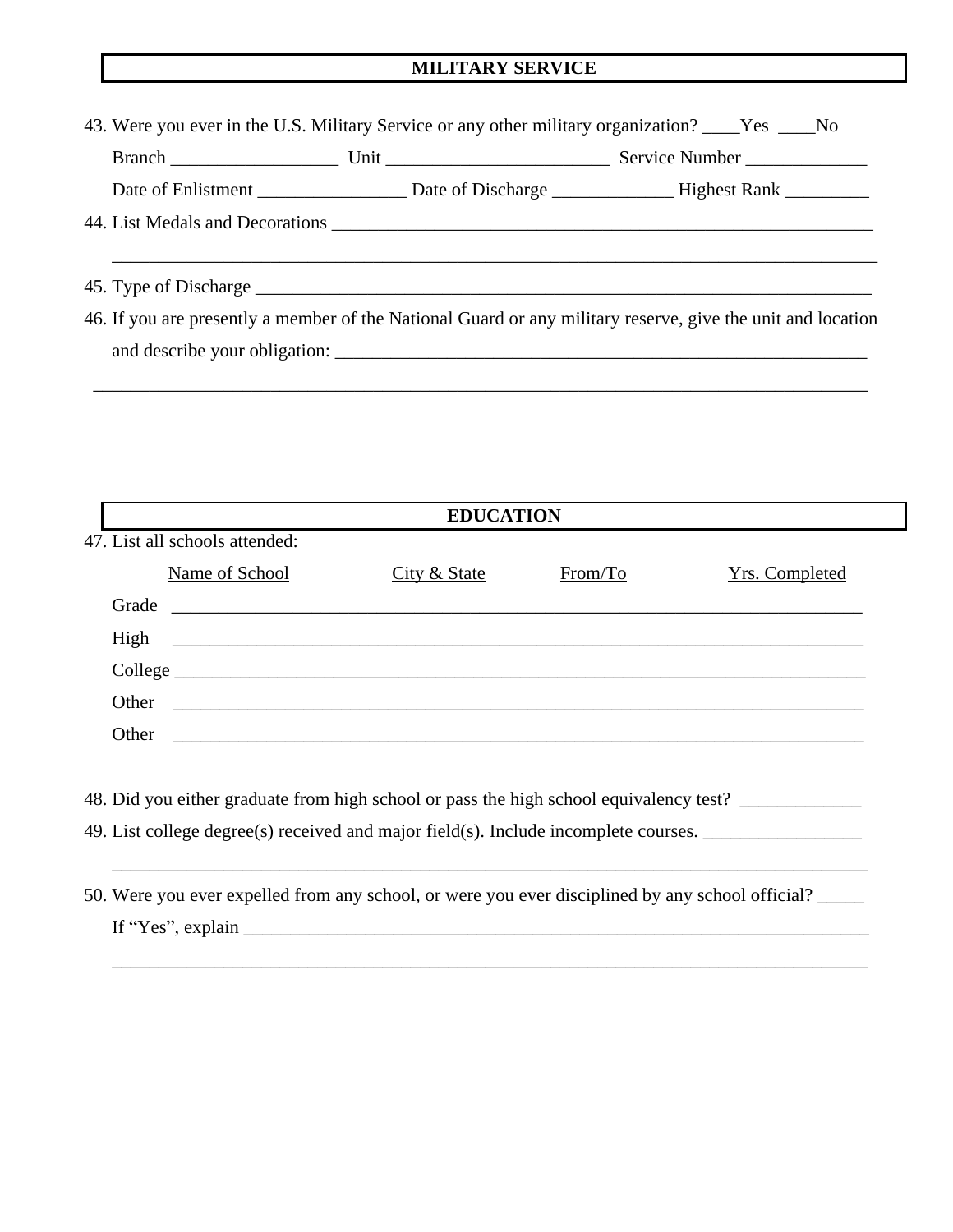## **ARREST & MILITARY DISCIPLINARY**

 $\Gamma$ 

|    | 51. Have you ever been arrested or detained by police? ____Yes _____No If "Yes", give details:                                                                                                                  |  |
|----|-----------------------------------------------------------------------------------------------------------------------------------------------------------------------------------------------------------------|--|
| a. |                                                                                                                                                                                                                 |  |
|    |                                                                                                                                                                                                                 |  |
|    |                                                                                                                                                                                                                 |  |
|    |                                                                                                                                                                                                                 |  |
|    | 52. Have you ever been placed on probation? _____ If "Yes", give details ___________________________                                                                                                            |  |
|    | 53. Have you ever been required to pay a fine in excess of \$25.00? _____ If "Yes", give details ______                                                                                                         |  |
|    | 54. Have you ever been reported as a missing person or as a runaway? _____ If "Yes", give details,                                                                                                              |  |
|    | 55. Were you ever court-martialed, tried on charges or the subject of a summary court, deck court, captain's<br>mast or company punishment or any other disciplinary action while a member of the Armed Forces? |  |
|    | 56. List any disciplinary action taken against you in the National Guard or other reserve unit                                                                                                                  |  |
|    | 57. If you have ever been fingerprinted by a police agency other than for an arrest, give details below. The                                                                                                    |  |
|    | information you provide will be checked with the FBI and other agencies.                                                                                                                                        |  |
|    |                                                                                                                                                                                                                 |  |
|    |                                                                                                                                                                                                                 |  |
|    | 58. Can you operate a motor vehicle?                                                                                                                                                                            |  |
|    | 59. Do you possess a valid operator's license from the State of Arkansas? __________                                                                                                                            |  |
|    |                                                                                                                                                                                                                 |  |
|    | 60. Do you possess an operator's license issued by any state other than Arkansas?                                                                                                                               |  |

63. Have you ever been refused an operator's license by any state? \_\_\_\_\_\_\_\_\_\_\_\_\_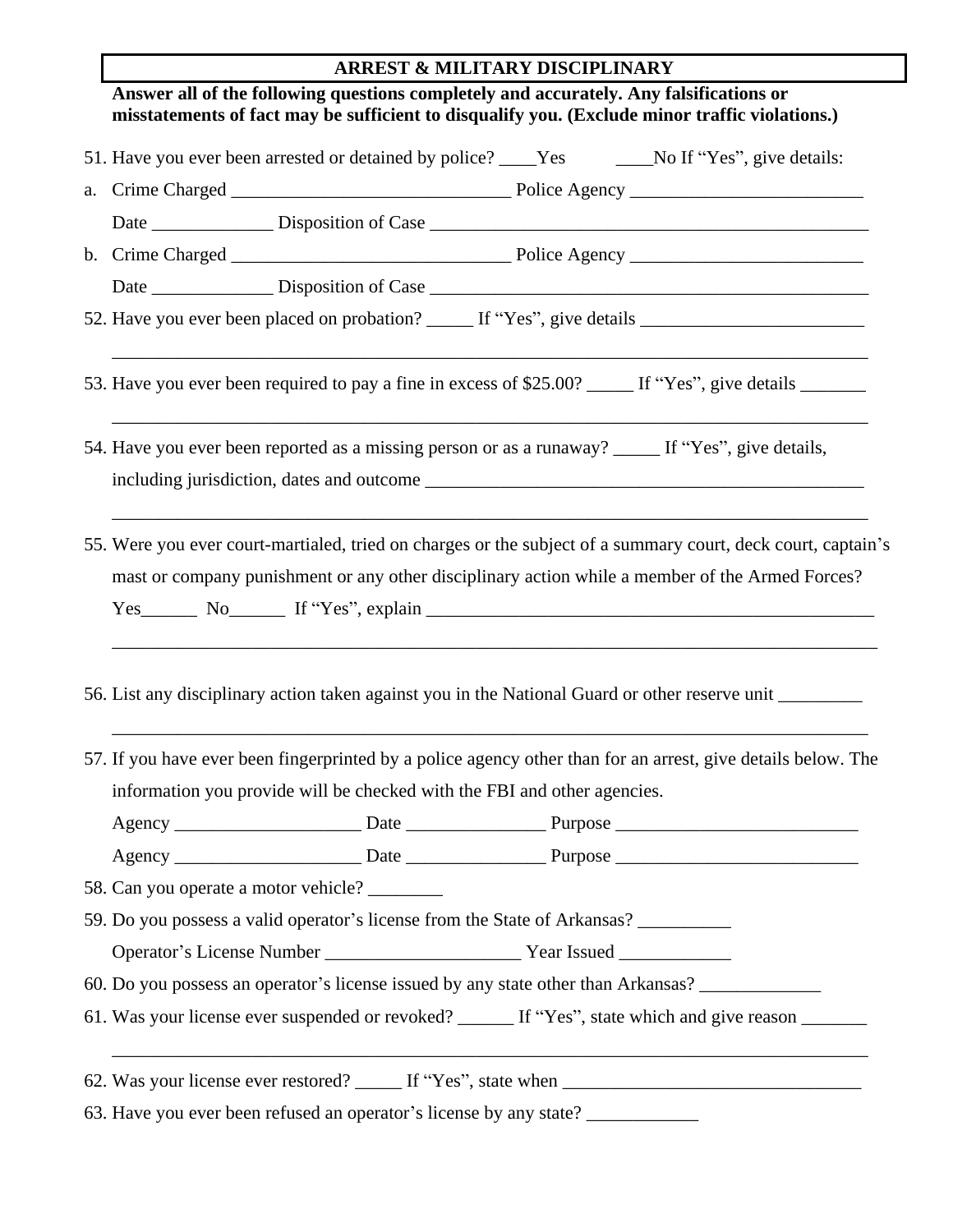|          |                                                                                      |      |                            |  | 65. Has a motor vehicle being driven by you ever been involved in an accident? _____ If "Yes", give |
|----------|--------------------------------------------------------------------------------------|------|----------------------------|--|-----------------------------------------------------------------------------------------------------|
|          | complete details for each accident whether collision or non-collision:               |      |                            |  |                                                                                                     |
|          |                                                                                      |      |                            |  |                                                                                                     |
|          |                                                                                      |      |                            |  | Police Investigation _____Yes _____No Cause of Accident ________________________                    |
|          |                                                                                      |      |                            |  |                                                                                                     |
|          |                                                                                      |      |                            |  | Police Investigation _______ Yes ______ No Cause of Accident ____________________                   |
|          | 66. List any convictions for minor traffic violations:                               |      |                            |  |                                                                                                     |
| Location |                                                                                      | Date | <b>Nature of Violation</b> |  | Penalty/Disposition                                                                                 |
|          |                                                                                      |      | <b>ATTITUDES</b>           |  |                                                                                                     |
|          | 67. What do you consider to be the current social problems of greatest concern?      |      |                            |  |                                                                                                     |
|          |                                                                                      |      |                            |  |                                                                                                     |
|          |                                                                                      |      |                            |  |                                                                                                     |
|          |                                                                                      |      |                            |  |                                                                                                     |
|          |                                                                                      |      |                            |  |                                                                                                     |
|          |                                                                                      |      |                            |  |                                                                                                     |
|          |                                                                                      |      |                            |  |                                                                                                     |
|          |                                                                                      |      |                            |  |                                                                                                     |
|          | 68. What are your experiences and beliefs concerning the use of alcoholic beverages? |      |                            |  |                                                                                                     |
|          |                                                                                      |      |                            |  |                                                                                                     |
|          |                                                                                      |      |                            |  |                                                                                                     |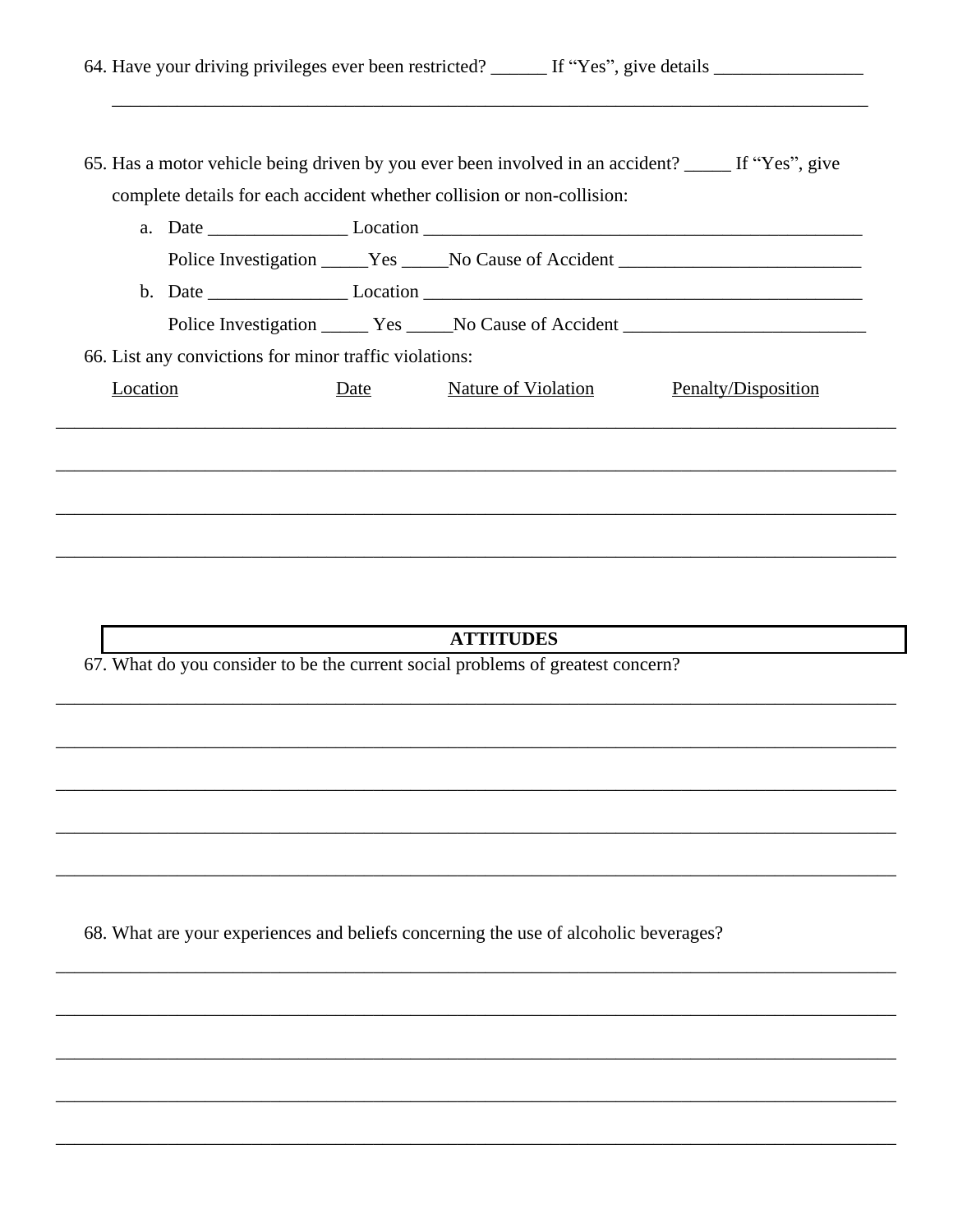69. What are your experiences and beliefs concerning the use of marijuana and/or other mind-altering drugs?

70. What are your feelings about having to carry a badly burned body from a building during the course of fighting a fire?

### **CAREER OBJECTIVES**

71. Briefly explain your reasons for applying for this position:

### **CERTIFICATION**

I hereby certify that all statements made in this questionnaire are true and complete and that I understand that any misstatements of material facts will subject me to disqualification or dismissal.

(Signature in Full)

(Date Signed)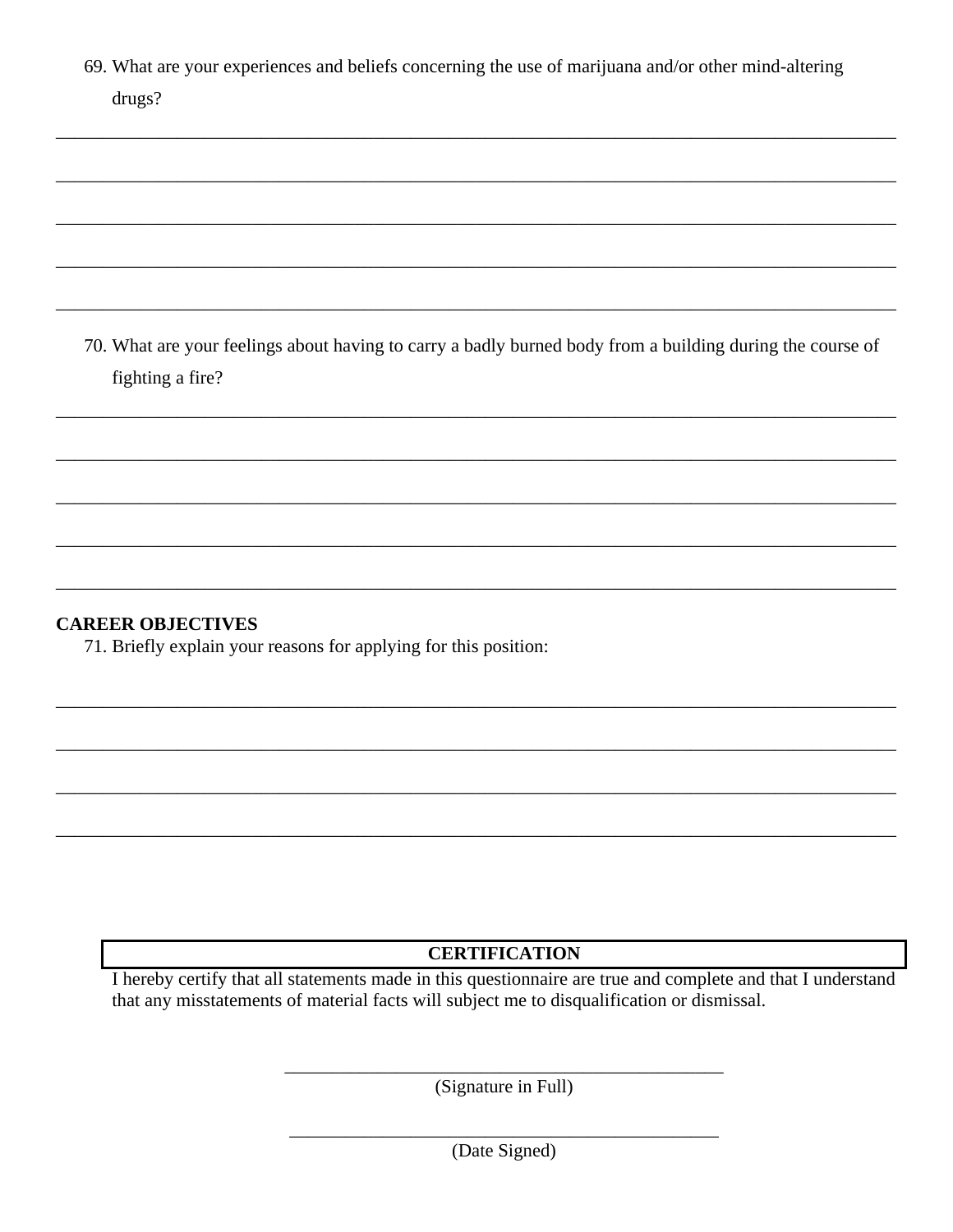## **PERSONAL DECLARATIONS**

Drug use covers all terms used to describe the ingestion of any of the listed types into a person's system. Example: experimented, tried, etc.

Have you used:

| <b>Substance</b>                                  | Yes/No | <b>Approximate</b><br><b>First Date</b><br><b>Used</b> | <b>Approximate</b><br><b>Last Date</b><br><b>Used</b> | <b>Total</b><br><b>Number of</b><br><b>Times Used</b> |
|---------------------------------------------------|--------|--------------------------------------------------------|-------------------------------------------------------|-------------------------------------------------------|
| PCP (Angel Dust)                                  |        |                                                        |                                                       |                                                       |
| THC (Hashish/Marijuana)                           |        |                                                        |                                                       |                                                       |
| <b>LSD</b>                                        |        |                                                        |                                                       |                                                       |
| Heroin                                            |        |                                                        |                                                       |                                                       |
| Cocaine                                           |        |                                                        |                                                       |                                                       |
| Amphetamine/Methamphetamines                      |        |                                                        |                                                       |                                                       |
| Ecstasy/XTC/Ice                                   |        |                                                        |                                                       |                                                       |
| Inhalants (glue/paint)                            |        |                                                        |                                                       |                                                       |
| GHB/Rohypnol (date-rape drug)                     |        |                                                        |                                                       |                                                       |
| Steroids (Other than prescription)                |        |                                                        |                                                       |                                                       |
| Any other recreational/non-<br>prescription drugs |        |                                                        |                                                       |                                                       |

\_\_\_\_\_\_\_\_\_\_\_\_\_\_\_\_\_\_\_\_\_\_\_\_\_\_\_\_\_\_\_\_\_\_\_\_\_\_\_\_\_\_\_\_\_\_\_\_\_\_\_\_\_\_\_\_\_\_\_\_\_\_\_\_\_\_\_\_\_\_\_\_\_\_\_\_\_\_\_\_\_\_\_\_

\_\_\_\_\_\_\_\_\_\_\_\_\_\_\_\_\_\_\_\_\_\_\_\_\_\_\_\_\_\_\_\_\_\_\_\_\_\_\_\_\_\_\_\_\_\_\_\_\_\_\_\_\_\_\_\_\_\_\_\_\_\_\_\_\_\_\_\_\_\_\_\_\_\_\_\_\_\_\_\_\_\_\_\_

\_\_\_\_\_\_\_\_\_\_\_\_\_\_\_\_\_\_\_\_\_\_\_\_\_\_\_\_\_\_\_\_\_\_\_\_\_\_\_\_\_\_\_\_\_\_\_\_\_\_\_\_\_\_\_\_\_\_\_\_\_\_\_\_\_\_\_\_\_\_\_\_\_\_\_\_\_\_\_\_\_\_\_\_

\_\_\_\_\_\_\_\_\_\_\_\_\_\_\_\_\_\_\_\_\_\_\_\_\_\_\_\_\_\_\_\_\_\_\_\_\_\_\_\_\_\_\_\_\_\_\_\_\_\_\_\_\_\_\_\_\_\_\_\_\_\_\_\_\_\_\_\_\_\_\_\_\_\_\_\_\_\_\_\_\_\_\_\_

\_\_\_\_\_\_\_\_\_\_\_\_\_\_\_\_\_\_\_\_\_\_\_\_\_\_\_\_\_\_\_\_\_\_\_\_\_\_\_\_\_\_\_\_\_\_\_\_\_\_\_\_\_\_\_\_\_\_\_\_\_\_\_\_\_\_\_\_\_\_\_\_\_\_\_\_\_\_\_\_\_\_\_\_

If you answered yes to any of the above questions, please explain circumstances:

\_\_\_\_\_\_\_\_\_\_\_\_\_\_\_\_\_\_\_\_\_\_\_\_\_\_\_\_\_\_\_\_\_\_\_\_\_\_\_\_\_\_\_\_\_\_\_\_\_\_\_\_\_\_\_\_\_\_\_\_\_\_\_\_\_\_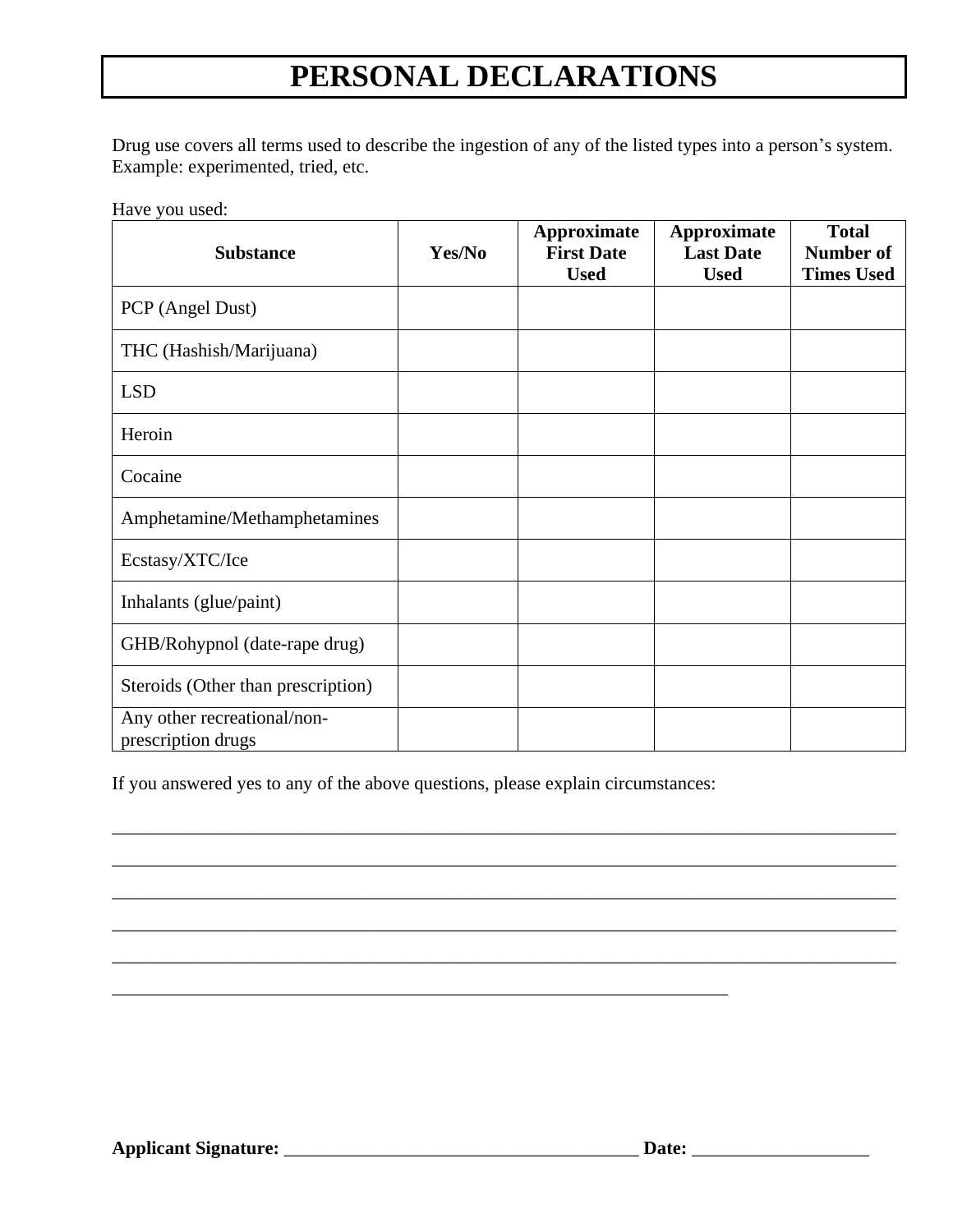## **PERSONAL DECLARATIONS/DRUG USE** (Continued)

| Have you ever possessed any of the items specified on previous page? ____Yes ____No                                                                                                                                                                                                                                                                                                                               |                                                                                                       |
|-------------------------------------------------------------------------------------------------------------------------------------------------------------------------------------------------------------------------------------------------------------------------------------------------------------------------------------------------------------------------------------------------------------------|-------------------------------------------------------------------------------------------------------|
|                                                                                                                                                                                                                                                                                                                                                                                                                   |                                                                                                       |
| Have you ever sold any of the items specified on previous page? _____Yes _____No                                                                                                                                                                                                                                                                                                                                  |                                                                                                       |
|                                                                                                                                                                                                                                                                                                                                                                                                                   |                                                                                                       |
| Have you ever bought any of the items specified on previous page? _____Yes _____No                                                                                                                                                                                                                                                                                                                                |                                                                                                       |
|                                                                                                                                                                                                                                                                                                                                                                                                                   |                                                                                                       |
|                                                                                                                                                                                                                                                                                                                                                                                                                   | Have you ever been involved, in any way, in the manufacturing of an illegal drug? ____Yes ____No      |
|                                                                                                                                                                                                                                                                                                                                                                                                                   |                                                                                                       |
|                                                                                                                                                                                                                                                                                                                                                                                                                   | Have you ever been involved in the delivery of any illegal drugs to another person?_____Yes _____No   |
|                                                                                                                                                                                                                                                                                                                                                                                                                   |                                                                                                       |
| Have you ever transported any illegal drugs across a state of U.S. border? ____Yes ____No                                                                                                                                                                                                                                                                                                                         |                                                                                                       |
|                                                                                                                                                                                                                                                                                                                                                                                                                   |                                                                                                       |
| Have you ever cultivated or grown any illegal drug or substance? ____Yes ____No                                                                                                                                                                                                                                                                                                                                   |                                                                                                       |
|                                                                                                                                                                                                                                                                                                                                                                                                                   |                                                                                                       |
|                                                                                                                                                                                                                                                                                                                                                                                                                   | Have you ever used prescription or over the counter medication or products for any purpose other than |
| intended or those listed in the directions, or grossly exceeded the recommended dosage?                                                                                                                                                                                                                                                                                                                           |                                                                                                       |
|                                                                                                                                                                                                                                                                                                                                                                                                                   |                                                                                                       |
| Have you ever taken prescription medication not prescribed for you? ____Yes ____No                                                                                                                                                                                                                                                                                                                                |                                                                                                       |
| If yes, what type? $\frac{1}{\sqrt{1-\frac{1}{\sqrt{1-\frac{1}{\sqrt{1-\frac{1}{\sqrt{1-\frac{1}{\sqrt{1-\frac{1}{\sqrt{1-\frac{1}{\sqrt{1-\frac{1}{\sqrt{1-\frac{1}{\sqrt{1-\frac{1}{\sqrt{1-\frac{1}{\sqrt{1-\frac{1}{\sqrt{1-\frac{1}{\sqrt{1-\frac{1}{\sqrt{1-\frac{1}{\sqrt{1-\frac{1}{\sqrt{1-\frac{1}{\sqrt{1-\frac{1}{\sqrt{1-\frac{1}{\sqrt{1-\frac{1}{\sqrt{1-\frac{1}{\sqrt{1-\frac{1}{\sqrt{1-\frac{$ |                                                                                                       |
|                                                                                                                                                                                                                                                                                                                                                                                                                   |                                                                                                       |

**Applicant Signature:** \_\_\_\_\_\_\_\_\_\_\_\_\_\_\_\_\_\_\_\_\_\_\_\_\_\_\_\_\_\_\_\_\_\_\_\_\_\_ **Date:** \_\_\_\_\_\_\_\_\_\_\_\_\_\_\_\_\_\_\_